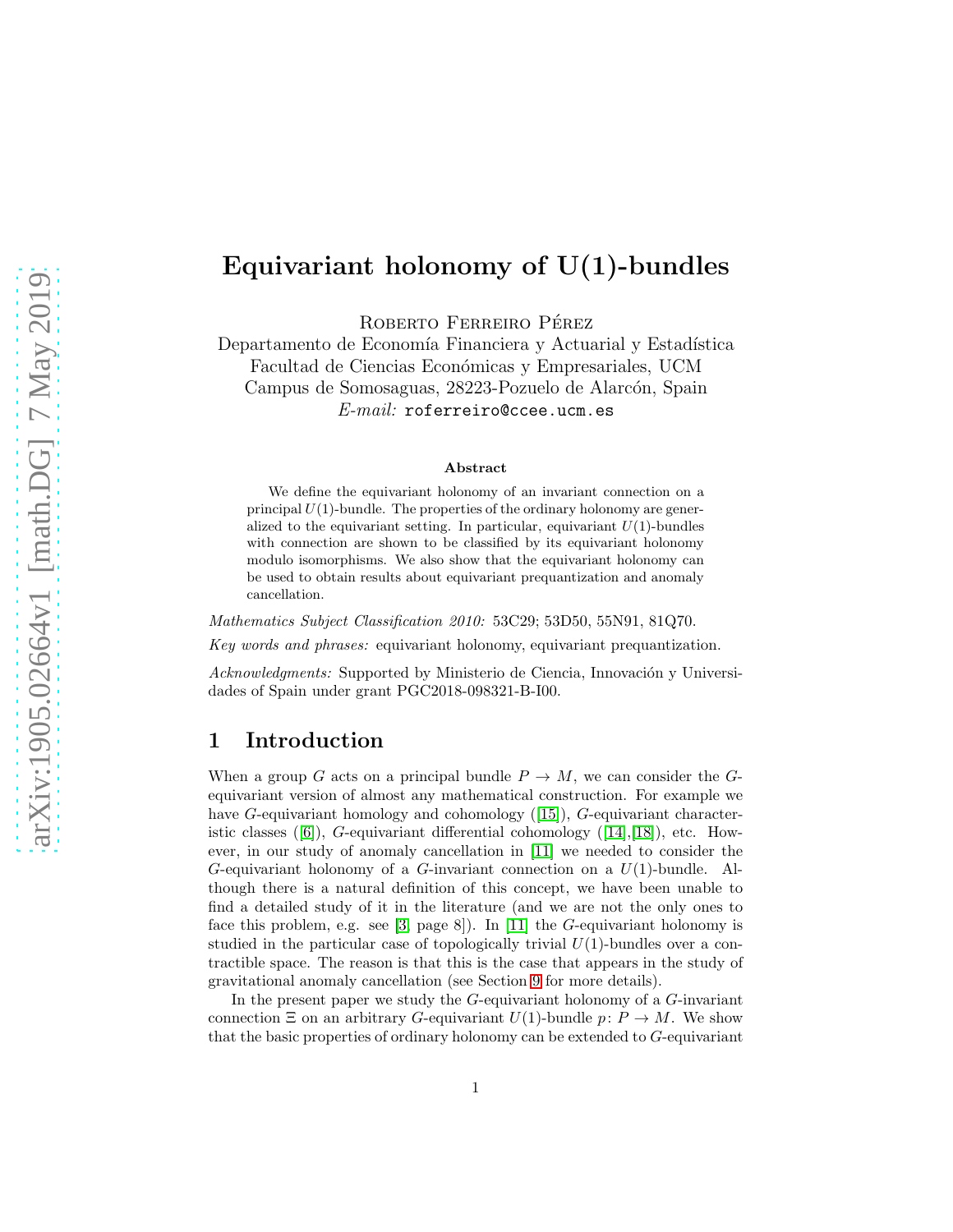holonomy. In particular, we prove that the G-equivariant holonomy classifies  $G$ -equivariant  $U(1)$ -bundles with connection modulo isomorphisms. We give an application of the equivariant holonomy to study the existence of equivariant prequantization bundles. Finally we study the relation of equivariant holonomy with the study of anomaly cancellation.

To motivate our definition of equivariant holonomy, let us consider the case of a free and proper action of a discrete group G on a  $U(1)$ -bundle  $p: P \to M$ . If  $\Xi$  is a G-invariant connection on  $P \to M$ , then it projects onto a connection  $\Xi$  on the quotient bundle  $P/G \to M/G$ . We want to compute the holonomy of  $\Xi$  in terms of  $\Xi$ . A loop  $\gamma$  on  $M/G$  based at  $[x] \in M/G$  can be represented by a curve  $\gamma: [0, 1] \to M$  such that  $\gamma(0) = x$  and  $\gamma(1) = \phi_M(x)$  for an element  $\phi \in G$ . If  $y \in p^{-1}(x) \subset P$ , we can consider the  $\Xi$ -horizontal lift  $\overline{\gamma}^y : I \to P$  with  $\overline{\gamma}^y(0) =$ y. The problem is that  $\overline{\gamma}^y(0)$  and  $\overline{\gamma}^y(1)$  belong to different fibers, and hence we cannot compare them in order to define the ordinary holonomy. However,  $\overline{\gamma}^{y}(1)$  and  $\phi_{P}(y)$  are in the same fiber, and hence they can be related. The  $\phi$ -equivariant holonomy  $\text{Hol}_{\phi}^{\Xi}(\gamma) \in U(1)$  of  $\gamma$  is characterized by the property  $\overline{\gamma}^y(1) = \phi_P(y) \cdot \text{Hol}_{\phi}^{\Xi}(\gamma)$ . Moreover, we prove that we have  $\text{Hol}_{\phi}^{\Xi}(\gamma) = \text{Hol}_{\Xi}^{\Xi}(\gamma)$ .

For the action of an arbitrary Lie group G on  $P \to M$ , we define the equivariant holonomy in a similar way. As it is well known, the curvature of a connection curv( $\Xi$ ) measures the infinitesimal holonomy of  $\Xi$ . In the equivariant case, we have the equivariant curvature  $\text{curv}_G(\Xi) = \text{curv}(\Xi) + \mu^{\Xi}$  (e.g. see [\[6\]](#page-14-1)), where  $\mu^{\Xi}$ :  $\mathfrak{g} \to \mathbb{R}$  is called the momentum of  $\Xi$ . We show that  $\mu^{\Xi}$  measures the infinitesimal variation of the equivariant holonomy  $\text{Hol}^{\Xi}_{\phi}(\gamma)$  with respect to  $\phi \in G$ .

The results of this paper can be generalized in several ways. For example, the equivariant holonomy can be defined for connections on principal bundles with arbitrary structural group. We left the study of the general case for a separate paper.

Another possible extension is the following. In [\[8\]](#page-14-5) the concept of differential character is introduced as an object similar to the holonomy of a connection. In the equivariant case, we can define an equivariant differential character (of second order) as a map  $\chi$  which assigns a complex number  $\chi(\phi, \gamma) \in U(1)$ to a pair  $(\phi, \gamma)$ , with  $\phi \in G$  and  $\gamma : [0, 1] \to M$  such that  $\gamma(1) = \phi_M(\gamma(0))$ . This concept of equivariant differential character has been introduced in [\[19\]](#page-15-1) in order to classify equivariant  $U(1)$ -bundles modulo isomorphisms. Furthermore, it can be seen that there are important geometrical objects that appear in a natural way as equivariant differential characters not necessarily associated to an invariant connection. One example is the definition of the Chern-Simons line bundle (see [\[10\]](#page-14-6)) and another example is Witten's formula for global anomalies (see Section [9\)](#page-12-0).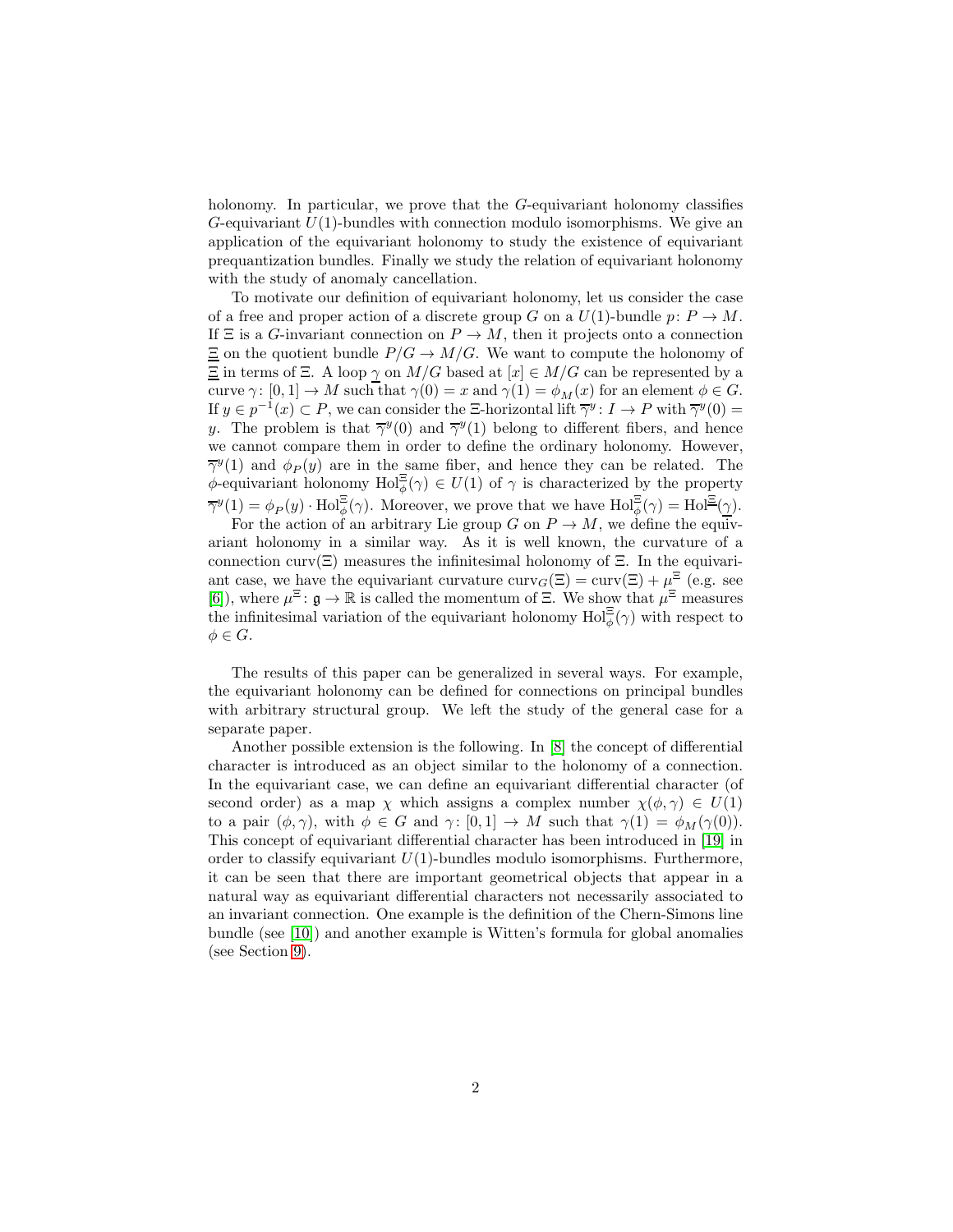# <span id="page-2-2"></span>2 Holonomy on  $U(1)$ -bundles

In this section we recall some classical results about the holonomy of connections on  $U(1)$ -bundles (e.g. see [\[5\]](#page-14-7), [\[17\]](#page-15-2) for more details). In the rest of the paper we show how to extend these results to the equivariant setting.

The interval  $[0, 1]$  is denoted by I. The space of loops on M is defined by  $\mathcal{C}(M) = \{ \gamma : I \to M \mid \gamma \text{ is piecewise } C^1 \text{ and } \gamma(1) = \gamma(0) \},\$ and the space of loops based at x is defined by  $\mathcal{C}_x(M) = \{ \gamma \in \mathcal{C}(M) \mid \gamma(0) = x \}.$  The holonomy can be defined for connections on principal bundles with arbitrary structural group (e.g. see [\[16\]](#page-15-3)). Let K be a Lie group,  $p: P \to M$  a principal K-bundle, and let  $\Xi$  be a connection on  $P \to M$ . If  $\gamma \in \mathcal{C}_x(M)$  and  $y \in p^{-1}(x)$ , we have a E-horizontal lift  $\overline{\gamma}^y: I \to P$  with  $\overline{\gamma}^y(0) = y$ . Furthermore, if  $\gamma \in C_x(M)$ , then we have  $p(\overline{\gamma}^y(1)) = p(\overline{\gamma}^y(0)) = x$  and hence there exist  $Hol^{\Xi, y}(\gamma) \in K$  such that  $\overline{\gamma}^y(1) = \overline{\gamma}^y(0) \cdot \text{Hol}^{\Xi, y}(\gamma)$ . If K is abelian then it can be seen that  $\text{Hol}^{\Xi, y}(\gamma)$ is independent of the element  $y \in \pi^{-1}(x)$  chosen and it is denoted simply by  $\text{Hol}^{\Xi}(\gamma)$ .

Two curves  $\gamma_1$  and  $\gamma_2$  are said to differ by a reparametrization if there exists an orientation preserving homeomorphism  $\varphi: I \to I$  such that  $\varphi$  and  $\varphi^{-1}$  are piecewise  $C^1$  and  $\gamma_2 = \gamma_1 \circ \varphi$ . In this case we have  $\overline{\gamma_2}^y(1) = \overline{\gamma_1}^y(1)$  (e.g. see [\[16\]](#page-15-3)). Hence if  $\gamma_1, \gamma_2 \in C_x(M)$  differ by a reparametrization then  $Hol^{\Xi}(\gamma_1) = Hol^{\Xi}(\gamma_2)$ .

Now we consider the case  $K = U(1)$ . If  $\gamma: I \to M$  is a curve, we define the inverse curve  $\overleftarrow{\gamma}: I \to M$  by  $\overleftarrow{\gamma}(t) = \gamma(1-t)$ . If  $\gamma \in C_x(M)$  then we have  $\text{Hol}^{\Xi}(\overleftarrow{\gamma}) = \text{Hol}^{\Xi}(\gamma)^{-1}$ . Moreover, if  $\gamma_1$  and  $\gamma_2$  are curves with  $\gamma_1(1) = \gamma_2(0)$ we define  $\gamma_1 * \gamma_2$  by  $\gamma_1 * \gamma_2 : I \to \mathbb{R}, \gamma_1 * \gamma_2(t) = \gamma_1(2t)$  for  $t \in [0, 1/2]$  and  $\gamma_1 * \gamma_2(t) = \gamma_2(2t-1)$  for  $t \in [1/2, 1]$ . If  $\gamma_1, \gamma_2 \in C_x(M)$  then we have  $\gamma_1 * \gamma_2 \in$  $\mathcal{C}_x(M)$  and  $\text{Hol}^{\Xi}(\gamma_1 * \gamma_2) = \text{Hol}^{\Xi}(\gamma_1) \cdot \text{Hol}^{\Xi}(\gamma_2).$ 

The connection is a form  $\Xi \in \Omega^1(P, i\mathbb{R})$  and the curvature form curv $(\Xi) \in$  $\Omega^2(M)$  is defined by the property  $p^*(curv(\Xi)) = \frac{i}{2\pi}d\Xi$ . As it is well known, for bundles with arbitrary group the curvature of  $\Xi$  measures the infinitesimal holonomy. For  $U(1)$ -bundles we have a more precise result that is a generalization of the classical Gauss-Bonnet Theorem

<span id="page-2-1"></span>**Proposition 1** If  $\Sigma \subset M$  is a 2-dimensional submanifold with boundary  $\partial \Sigma$  =  $\bigcup^k$  $\bigcup_{i=1}^k \gamma_i$ , with  $\gamma_i \in \mathcal{C}(M)$  then we have  $\prod_{i=1}^k$  $i=1$  $\text{Hol}^{\Xi}(\gamma_i) = \exp(2\pi i \int_{\Sigma} \text{curv}(\Xi)).$ 

<span id="page-2-0"></span>We also have the following

**Proposition 2** If  $\Xi$  and  $\Xi'$  are connections on  $P \to M$ , then we have  $\Xi' =$  $\Xi - 2\pi i (p^*\rho)$  for a form  $\rho \in \Omega^1(M)$  and  $\text{Hol}^{\Xi'}(\gamma) = \text{Hol}^{\Xi'}(\gamma) \cdot \exp(2\pi i \int_{\gamma} \rho)$  for any  $\gamma \in \mathcal{C}(M)$ .

If  $p: P \to M$ ,  $p': P' \to M$  are two principal  $U(1)$ -bundles, we write that  $P \simeq P'$  if there exists a  $U(1)$ -bundle isomorphism  $\Phi: P' \to P$  covering the identity map of M. And  $P \to M$  is a trivial  $U(1)$ -bundle if  $P \simeq M \times U(1)$ . A U(1)-bundle with connection is a pair  $(P, \Xi)$ , where  $p: P \to M$  is a  $U(1)$ -bundle and  $\Xi$  is a connection on P. We write that  $(P, \Xi) \simeq (P', \Xi')$  if there exists a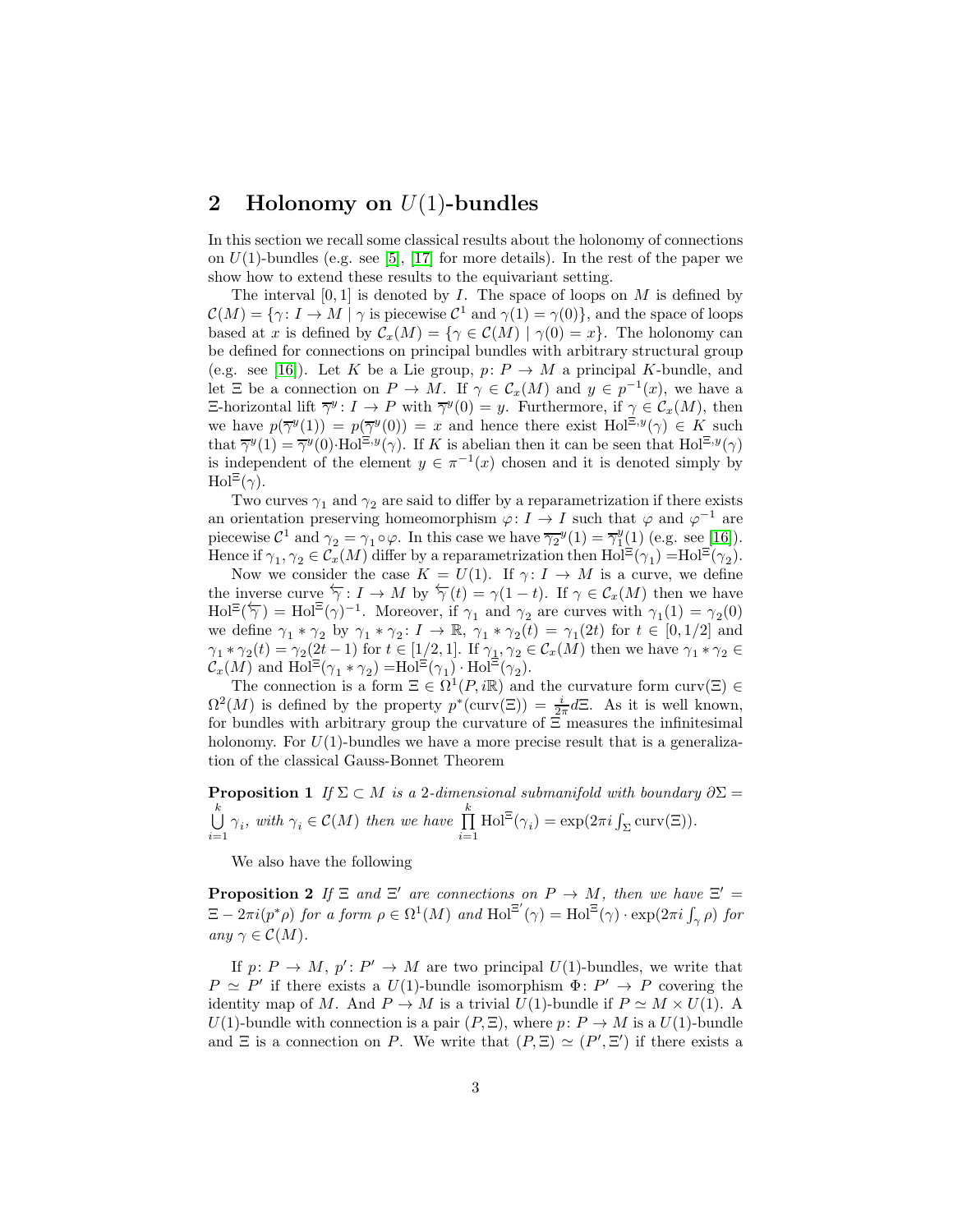$U(1)$ -bundle isomorphism  $\Phi: P' \to P$  covering the identity map of M such that  $\Phi^* \Xi = \Xi'.$ 

<span id="page-3-1"></span>The holonomy can be used to classify  $U(1)$ -bundles modulo isomorphisms. Precisely, we recall the following classical result (e.g. see [\[17,](#page-15-2) Theorem 2.5.1])

**Theorem 3** If  $(P, \Xi)$  and  $(P', \Xi')$  are  $U(1)$ -bundles with connection over M, then  $(P, \Xi) \simeq (P', \Xi')$  if and only if  $\text{Hol}^{\Xi}(\gamma) = \text{Hol}^{\Xi'}(\gamma)$  for any  $\gamma \in \mathcal{C}(M)$ .

A consequence of the preceding theorem and Proposition [2](#page-2-0) is the following

**Proposition 4** Let  $(P, \Xi)$  be a  $U(1)$ -bundle with connection over M. Then  $P \to M$  is a trivial  $U(1)$ -bundle if and only if there exists a 1-form  $\beta \in \Omega^1(M)$ such that  $\text{Hol}^{\Xi}(\gamma) = \exp(2\pi i \int_{\gamma} \beta)$  for any  $\gamma \in \mathcal{C}(M)$ .

A connection  $\Xi$  is flat if  $curv(\Xi) = 0$ . In this case, it follows from Proposition [1](#page-2-1) that  $Hol^{\Xi}(\gamma)$  depends only on the homotopy class of  $\gamma$ . Hence the holonomy of a flat connection defines a homomorphism  $\text{Hol}^{\Xi} \colon \pi_1(M) \to U(1)$ .

If  $\omega \in \Omega^2(M)$  is closed, then  $\omega$  is prequantizable if there exist a  $U(1)$ -bundle with connection  $(P, \Xi)$  such that curv $(\Xi) = \omega$ . By a classical result of Weil and Kostant (e.g. see [\[17,](#page-15-2) Proposition 2.1.1]),  $\omega$  is prequantizable if and only if it is integral, i.e., if its de Rham cohomology class comes from an integral class under the natural map  $H^2(M, \mathbb{Z}) \to H^2(M, \mathbb{R})$ .

# 3 Equivariant holonomy

In this section we define the equivariant holonomy and the notations that are used in the rest of the paper. Let  $G$  be a Lie group with Lie algebra  $\mathfrak g$  and let M be a connected manifold. A G-equivariant  $U(1)$ -bundle is a principal  $U(1)$ -bundle  $p: P \to M$  in which G acts (on the left) by principal bundle automorphisms. If  $\phi \in G$  and  $y \in P$ , we denote by  $\phi_P(y)$  the action of  $\phi$  on y. In a similar way, for  $X \in \mathfrak{g}$  we denote by  $X_P \in \mathfrak{X}(P)$  the corresponding vector field on P defined by<sup>[1](#page-3-0)</sup>  $X_P(x) = \frac{d}{dt}\big|_{t=0} \exp(-tX)P(x)$ . For any  $\phi \in G$  we define

 $\mathcal{C}^{\phi}(M) = \{ \gamma \colon I \to M \mid \gamma \text{ is piecewise } \mathcal{C}^1 \text{ and } \gamma(1) = \phi_M(\gamma(0)) \},$ 

and  $\mathcal{C}_{x}^{\phi}(M) = \{ \gamma \in \mathcal{C}^{\phi}(M) \mid \gamma(0) = x \}.$  Note that if  $e \in G$  is the identity element, then  $C_x^e(M) = C_x(M)$  is the space of loops based at x. If  $\phi \in G$  and  $\gamma\in\mathcal{C}_x^{\phi'}$  $\phi'(M)$  then we define  $\phi \cdot \gamma \in C^{\phi \cdot \phi' \cdot \phi^{-1}}_{\phi_M(x)}$  $\phi_{M}(x) \phi_{M}(x)$  (*M*) by  $(\phi \cdot \gamma)(t) = \phi_{M}(\gamma(t)).$ 

Let  $\Xi$  be a *G*-invariant connection on a *G*-equivariant  $U(1)$ -bundle  $P \to M$ . If  $\gamma \in C_x^{\phi}(M)$  and  $y \in p^{-1}(x)$ , we have a  $\Xi$ -horizontal lift  $\overline{\gamma}^y: I \to P$  with  $\overline{\gamma}^y(0) = y$ . We have  $p(\overline{\gamma}^y(1)) = p(\phi_P(y)) = \phi_M(x)$ , and hence there exists  $u \in U(1)$  such that  $\overline{\gamma}^y(1) = (\phi_P(y)) \cdot u$ . As  $\overline{\gamma}^{y \cdot z} = \overline{\gamma}^y \cdot z$  for  $z \in U(1)$ , it follows that u does not depend on the  $y \in p^{-1}(x)$  chosen and we denote it

<span id="page-3-0"></span><sup>&</sup>lt;sup>1</sup>In the definition of the fundamental vector field  $X_P$  we follow the sign convention of [\[15,](#page-14-0) page 10]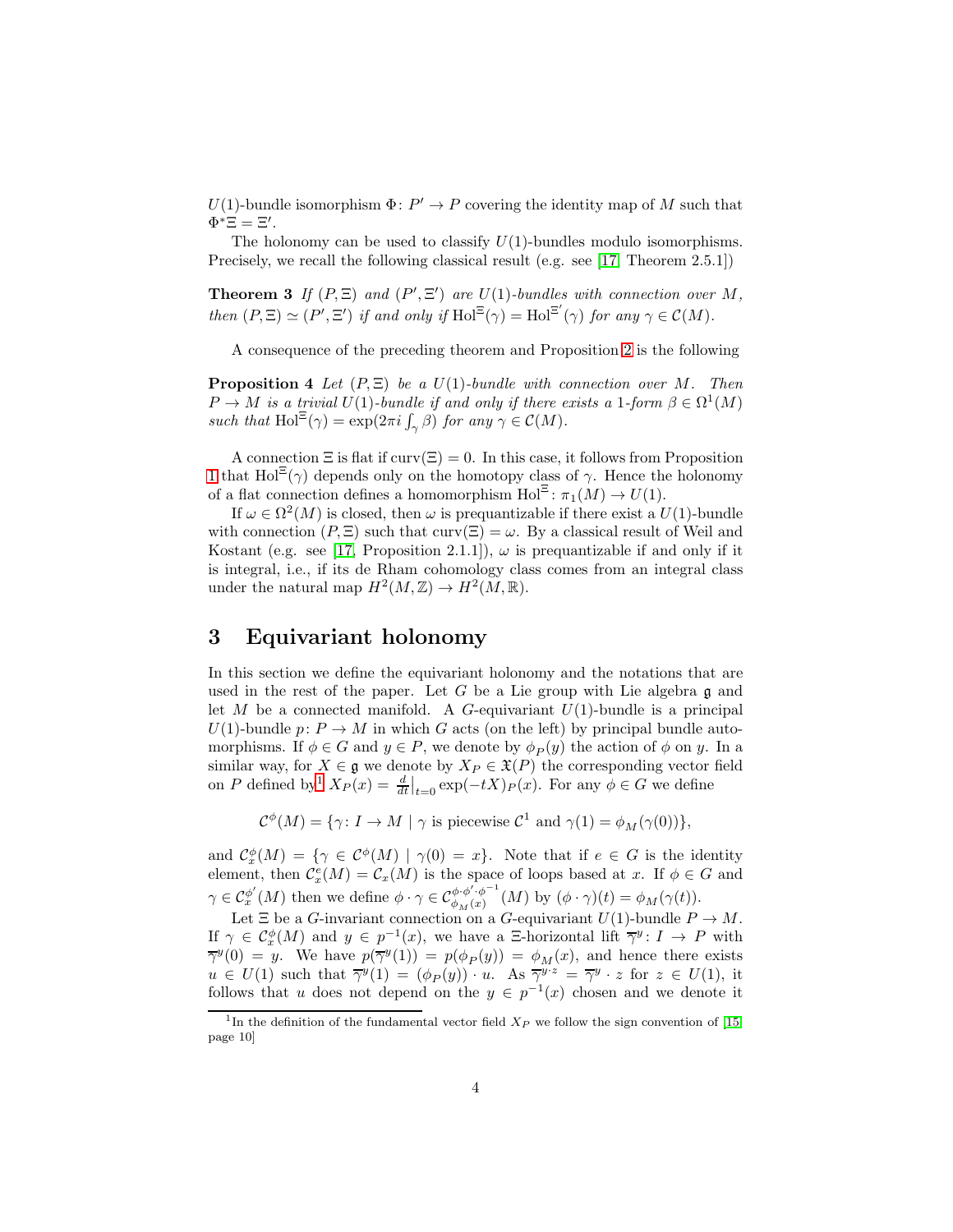by  $\text{Hol}_{\phi}^{\Xi}(\gamma) \in U(1)$ . Hence the equivariant holonomy is characterized by the property

<span id="page-4-0"></span>
$$
\overline{\gamma}^y(1) = \phi_P(y) \cdot \text{Hol}_{\phi}^{\Xi}(\gamma). \tag{1}
$$

Note that if  $\gamma \in C_x^e(M)$  is a loop on M, then  $\text{Hol}_e^{\Xi}(\gamma) = \text{Hol}^{\Xi}(\gamma)$  is the ordinary holonomy of  $\gamma$ . Furthermore, if  $\gamma, \gamma' \in C^{\phi}(M)$  differ by a reparametrization then we have  $\text{Hol}_{\phi}^{\Xi}(\gamma') = \text{Hol}_{\phi}^{\Xi}(\gamma)$ .

<span id="page-4-1"></span>**Proposition 5** If  $P \to M$  is a G-equivariant principal  $U(1)$ -bundle, and  $\Xi$  is a G-invariant connection on P, then for any  $\phi$ ,  $\phi' \in G$  and  $x \in M$  we have

a) If  $\gamma \in C^{\phi'}(M)$  then  $\phi \cdot \gamma \in C^{\phi \cdot \phi' \cdot \phi^{-1}}(M)$  and  $\text{Hol}_{\phi \cdot \phi' \cdot \phi^{-1}}^{\Xi}(\phi \cdot \gamma) = \text{Hol}_{\phi'}^{\Xi}(\gamma)$ .

b) If  $\gamma \in C^{\phi}(M)$  and  $\gamma' \in C^{\phi'}_{\gamma(1)}(M)$ , then  $\gamma * \gamma' \in C^{\phi' \cdot \phi}(M)$  and we have  $\mathrm{Hol}^{\Xi}_{\phi',\phi}(\gamma * \gamma') = \mathrm{Hol}^{\Xi}_{\phi}(\gamma) \cdot \mathrm{Hol}^{\Xi}_{\phi'}(\gamma').$ 

c) If  $\gamma \in C^{\phi}(M)$  then  $\overleftarrow{\gamma} \in C^{\phi^{-1}}(M)$  and  $\text{Hol}^{\Xi}_{\phi^{-1}}(\overleftarrow{\gamma}) = \text{Hol}^{\Xi}_{\phi}(\gamma)^{-1}$ .

d) If  $\gamma, \gamma' \in C_x^{\phi}(M)$  then  $\gamma' * \overleftarrow{\gamma} \in C(M)$  and  $\text{Hol}^{\Xi}(\gamma' * \overleftarrow{\gamma}) = \text{Hol}_{\phi}^{\Xi}(\gamma')$ .  $\text{Hol}_{\phi}^{\Xi}(\gamma)^{-1}.$ 

e) If  $\zeta : I \to M$  is a curve on M such that  $\zeta(0) = \gamma(0)$  and  $\gamma \in C^{\phi}(M)$  then  $\zeta * \gamma * (\phi \cdot \zeta) \in C^{\phi}(M)$  and  $\text{Hol}_{\phi}^{\Xi}(\overline{\zeta} * \gamma * (\phi \cdot \zeta)) = \text{Hol}_{\phi}^{\Xi}(\gamma)$ .

f) Let  $P' \to M'$  be another G-equivariant  $U(1)$ -bundle with connection and  $\Phi \colon P' \to P$  be a G-equivariant  $U(1)$ -bundle morphism with covers  $\underline{\Phi} \colon M' \to M$ . The connection  $\Xi' = \Phi^* \Xi$  is G-invariant and we have  $\text{Hol}^{\Xi'}_{\phi}$  $\mathbb{E}^{'}(\gamma) = \operatorname{Hol}^{\Xi}_{\phi}(\underline{\Phi} \circ \gamma)$ for any  $\phi \in G$  and  $\gamma \in C^{\phi}(M')$ .

**Proof.** a) For any  $\gamma \in C^{\phi'}(M)$  and  $y \in p^{-1}(\gamma(0))$  by equation [\(1\)](#page-4-0) we have  $\overline{\gamma}^y(1) = \phi'_P(y) \cdot \text{Hol}_{\phi'}^{\Xi}(\gamma) \text{ and } \overline{\phi \cdot \gamma}^{\phi_P(y)}(1) = (\phi \cdot \phi')_P(y) \cdot \text{Hol}_{\phi \cdot \phi' \cdot \phi^{-1}}^{\Xi}(\phi \cdot \gamma).$ Using that  $\Xi$  is *G*-invariant we obtain  $\phi \cdot \overline{\gamma}^y = \overline{\phi \cdot \gamma}^{\phi_P(y)}$ , and hence

$$
\overline{\phi \cdot \gamma}^{\phi_P(y)}(1) = (\phi \cdot \overline{\gamma}^y)(1) = \phi_P(\overline{\gamma}^y(1)) = \phi_P(\phi'_P(y) \cdot \text{Hol}_{\phi'}^{\Xi}(\gamma))
$$

$$
= \phi_P(\phi'_P(y)) \cdot \text{Hol}_{\phi'}^{\Xi}(\gamma) = (\phi \cdot \phi')_P(y) \cdot \text{Hol}_{\phi'}^{\Xi}(\gamma).
$$

We conclude that we have  $\text{Hol}^{\Xi}_{\phi \cdot \phi' \cdot \phi^{-1}}(\phi \cdot \gamma) = \text{Hol}^{\Xi}_{\phi'}(\gamma)$ . b) If  $\gamma \in C^{\phi}(M)$  and  $y \in \pi^{-1}(\gamma(0))$  then we have

$$
\overline{\gamma * \gamma'}^{y}(1) = \overline{\gamma'}^{\overline{\gamma}^{y}(1)}(1) = \phi'_{P}(\overline{\gamma}^{y}(1)) \cdot \text{Hol}_{\phi'}^{\Xi}(\gamma') = \phi'_{P}(\phi_{P}(y) \cdot \text{Hol}_{\phi}^{\Xi}(\gamma)) \cdot \text{Hol}_{\phi'}^{\Xi}(\gamma')
$$

$$
= \phi'_{P}(\phi_{P}(y)) \cdot \text{Hol}_{\phi}^{\Xi}(\gamma) \cdot \text{Hol}_{\phi'}^{\Xi}(\gamma') = (\phi' \cdot \phi)_{P}(y)) \cdot \text{Hol}_{\phi}^{\Xi}(\gamma) \cdot \text{Hol}_{\phi'}^{\Xi}(\gamma').
$$

c) follows from the fact that  $\frac{\leftarrow}{\gamma}$  is a horizontal lift of  $\overleftarrow{\gamma}$  and property d) follows from b) and c).

e) If  $y \in p^{-1}(\zeta(0))$  we define  $y' = \overline{\zeta}^y(1)$  and we have

$$
\overleftarrow{\zeta} * \gamma * (\phi \cdot \zeta)^{y'} (1) = \overrightarrow{(\phi \cdot \zeta)}^{\gamma y} (1) = \overrightarrow{(\phi \cdot \zeta)}^{\phi_P(y)} (1) \cdot \text{Hol}_{\phi}^{\Xi}(\gamma)
$$

$$
= (\phi \cdot \overrightarrow{\zeta}^{y})(1) \cdot \text{Hol}_{\phi}^{\Xi}(\gamma) = \phi_P(y') \cdot \text{Hol}_{\phi}^{\Xi}(\gamma).
$$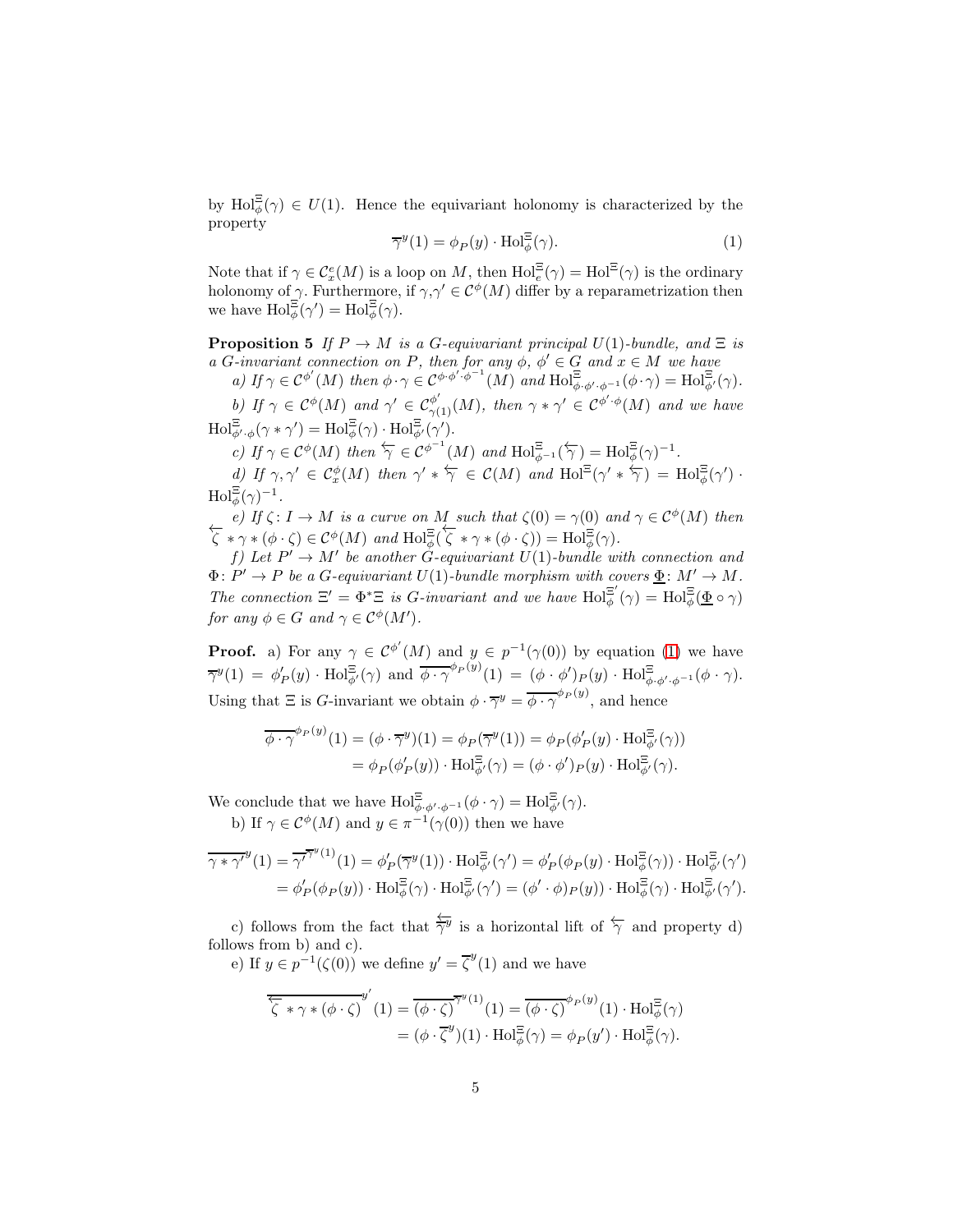f) follows easily from the properties of parallel transport.  $\blacksquare$ 

We recall that the equivariant holonomy  $\text{Hol}^{\Xi}_{\phi}(\gamma)$  depends on the curve  $\gamma$ , but it also depends on  $\phi \in G$ . For example, if  $x \in M$ ,  $\gamma_x$  is the constant curve with value x and  $G_x$  is the isotropy group of x, then by Proposition [5](#page-4-1) b) we have a homomorphism  $\chi_x^{\Xi}$ :  $G_x \to U(1)$  defined by  $\chi_x^{\Xi}(\phi) = Hol_{\phi}^{\Xi}(\gamma_x)$ .

The following example shows that the equivariant holonomy can be computed geometrically. We will return to this example later.

**Example 1:** Let  $S^2 \subset \mathbb{R}^3$  be the sphere and g the metric induced by the euclidean metric of  $\mathbb{R}^3$ . The Levi-Civita connection  $\Xi$  of g is a connection on the orthonormal oriented frame bundle  $P \to S^2$ , that has structure group  $SO(2) \simeq U(1)$ . The action of  $G = SO(3)$  on  $S^2$  lifts in a natural way to an action on P. By Proposition [5](#page-4-1) a) it is enough to study the case of a rotation  $\phi_{\alpha}$ of angle  $\alpha$  around the z axis. We can compute the  $\phi_{\alpha}$ -equivariant holonomy in geometrical terms. The curvature of  $\Xi$  coincides with the Euler form of g and hence we have  $\text{curv}(\Xi) = \frac{1}{2\pi} \text{vol}_g$ . If  $\gamma$  is a loop on  $S^2$ , by Proposition [1](#page-2-1) we have  $\text{Hol}^{\Xi}(\gamma) = \exp(i \cdot \text{Area}(D)),$  where  $D \subset S^2$  satisfies  $\gamma = \partial D$  (it exists because  $S^2$  is simply connected).

If x is a point in  $S^2$  and  $\alpha \in \mathbb{R}/\mathbb{Z}$ , we define  $\sigma_{x,\alpha} \in C_x^{\phi_\alpha}(M)$  by  $\sigma_{x,\alpha}(t) =$  $\phi_{t\alpha}(x)$ . If x is a point in the equator, then  $\sigma_{x,\alpha}$  is a geodesic. For any  $y \in p^{-1}(x)$ we have  $\overline{\sigma_{x,\alpha}}^y(1) = (\phi_\alpha)_P(y)$ , and hence  $\text{Hol}_{\phi_\alpha}^{\Xi}(\sigma_{x,\alpha}) = 1$ . If  $\gamma \in C_x^{\phi_\alpha}(M)$  then  $\gamma * \overleftarrow{\sigma_{x,\alpha}}$  is a loop on  $S^2$ , and by Proposition [1](#page-2-1) d) we have

$$
\mathrm{Hol}^{\Xi}_{\phi_{\alpha}}(\gamma) = \mathrm{Hol}^{\Xi}(\gamma * \overleftarrow{\sigma_{x,\alpha}}) \cdot \mathrm{Hol}^{\Xi}_{\phi_{\alpha}}(\sigma_{x,\alpha}) = \exp(i \cdot \mathrm{Area}(D)),
$$

where  $\gamma * \overleftarrow{\sigma_{x,\alpha}} = \partial D$ .

Finally, let x be any point in  $S^2$  and  $\gamma \in C_x^{\phi_\alpha}(M)$ . We chose a curve  $\zeta$  on  $S^2$  joining x and a point x' in the equator. Then by Proposition [1](#page-2-1) e) we have

$$
\mathrm{Hol}^{\Xi}_{\phi_{\alpha}}(\gamma)=\mathrm{Hol}^{\Xi}_{\phi_{\alpha}}(\overleftarrow{\zeta}*\gamma*(\phi_{\alpha}\cdot\zeta))=\exp(i\cdot\mathrm{Area}(D)),
$$

where  $\overleftarrow{\zeta} * \gamma * (\phi_{\alpha} \cdot \zeta) * \overleftarrow{\sigma_{x',\alpha}} = \partial D.$ 

In particular, if  $x = (0, 0, 1)$  then for any  $\alpha \in \mathbb{R}/\mathbb{Z}$  we have  $\phi_{\alpha} \in G_x$  and  $\chi_{x}^{\Xi}: G_{x} \to U(1)$  is given by  $\chi_{x}^{\Xi}(\phi_{\alpha}) = \exp(-i\alpha)$ .

# 4 Equivariant Curvature

First, we recall the definition of equivariant cohomology in the Cartan model (e.g. see [\[15\]](#page-14-0)). Suppose that we have a left action of a connected Lie group  $G$ on a manifold M. We denote by  $\Omega^k(M)^G$  the space of G-invariant k-forms on M. Let  $\Omega_G^{\bullet}(M) = (\mathbf{S}^{\bullet}(\mathfrak{g}^*) \otimes \Omega^{\bullet}(M))^G$  be the space of G-invariant polynomials on g with values in  $\Omega^{\bullet}(M)$ , with the graduation  $\deg(\alpha) = 2k + r$  if  $\alpha \in S^k(\mathfrak{g}^*)\otimes$  $\Omega^{r}(M)$ . Let  $D \colon \Omega_{G}^{q}(M) \to \Omega_{G}^{q+1}(M)$  be the Cartan differential,  $(D\alpha)(X) =$  $d(\alpha(X)) - \iota_{X_M} \alpha(X)$  for  $X \in \mathfrak{g}$ . On  $\Omega_G^{\bullet}(M)$  we have  $D^2 = 0$ , and the equivariant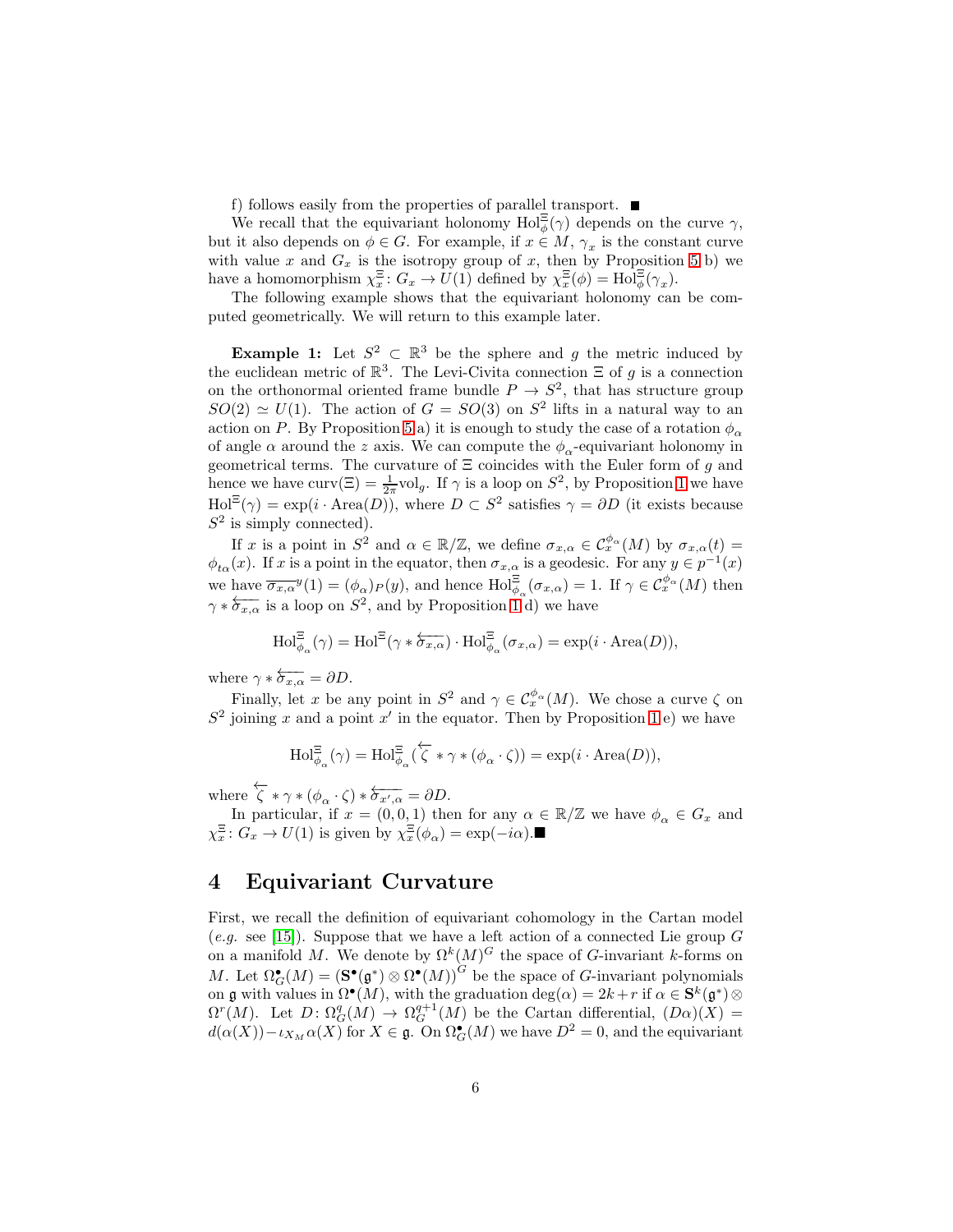cohomology (in the Cartan model) of  $M$  with respect of the action of  $G$  is defined as the cohomology of this complex.

Let  $\varpi \in \Omega^2_G(M)$  be a G-equivariant 2-form. Then we have  $\varpi = \omega + \mu$  where  $\omega \in \Omega^2(M)$  is G-invariant and  $\mu \in \text{Hom}(\mathfrak{g}, \Omega^0(M))^G$ . We have  $D\omega = 0$  if and only if  $d\omega = 0$ , and  $\iota_{X_M}\omega = d(\mu_X)$  for every  $X \in \mathfrak{g}$ . Hence  $\mu$  is a comoment map for  $\omega$ .

If  $\Xi$  is a G-invariant connection on a principal  $U(1)$  bundle  $P \to M$  then  $\frac{i}{2\pi}D(\Xi)$  projects onto a closed G-equivariant 2-form curv $_G(\Xi) \in \Omega_G^2(M))$  called the G-equivariant curvature of Ξ. If  $X \in \mathfrak{g}$  then we have  $\text{curv}_G(\Xi)(X) =$ curv(Ξ) +  $\mu_X^{\Xi}$ , where  $\mu_X^{\Xi} = -\frac{i}{2\pi} \Xi(X_P)$  is called the momentum of Ξ. If Ξ' is another G-invariant connection we have  $\Xi' = \Xi - 2\pi i (p^*\lambda)$  for a G-invariant  $\lambda \in \Omega^1(M)^G$ . Then curv $_G(\Xi') = \text{curv}_G(\Xi) + D\lambda$  and hence the equivariant cohomology class  $[\text{curv}_G(\Xi)] \in H^2_G(M)$  does not depend on the G-invariant connection chosen.

The Maurer-Cartan form on  $U(1)$  is denoted by  $\vartheta = z^{-1}dz$ , and  $\xi \in \mathfrak{X}(U(1))$ is the  $U(1)$ -invariant vector field  $\xi(z) = iz$  such that  $\vartheta(\xi) = i$ . We denote by  $\xi_P \in \mathfrak{X}(P)$  the vector field on P corresponding to  $\xi$ .

For a topologically trivial bundle  $M \times U(1) \to M$  the action of G on  $M \times$  $U(1)$  is determined by a map  $\theta: G \times M \to U(1)$  characterized by the property  $\phi_P(x, u) = (\phi(x), u \cdot \theta_{\phi}(x))$ . It satisfies the cocycle condition  $\theta_{\phi', \phi}(x) = \theta_{\phi}(x)$ .  $\theta_{\phi'}(\phi(x))$ . Conversely, any cocycle determines an action of G on  $M \times U(1)$  such that it is a  $G$ -equivariant  $U(1)$ -bundle. In this case the equivariant holonomy can be studied in terms of the cocycle  $\theta_{\phi}(x)$  (e.g. see [\[11\]](#page-14-3)). For an arbitrary bundle,  $\theta_{\phi}$  is defined only in a local trivialization. If  $\Psi: \mathbb{R}^{n} \times U(1) \to P$  is a local trivialization covering a map  $\underline{\Psi} \colon \mathbb{R}^n \to M$  we have

<span id="page-6-0"></span>
$$
\Psi^* \Xi = \vartheta - 2\pi i \underline{\Psi}^* \rho^{\Psi} \tag{2}
$$

for a form  $\rho^{\Psi} \in \Omega^1(\text{Im}\,\underline{\Psi})$ . Note that we have  $\text{curv}(\Xi) = d\rho^{\Psi}$  on  $\text{Im}\,\underline{\Psi}$ .

We denote by  $\alpha: G \times M \to M$  the map defining the action of G on M, i.e.,  $\alpha(\phi, x) = \phi_M(x)$ . Given  $x \in M$ , we can find neighborhoods U and V of x and e such that  $V \times U \subset \alpha^{-1}(\text{Im }\Psi)$ . We define  $\theta^{\Psi} : V \times U \to U(1)$  by the property  $pr_2(\Psi^{-1}(\phi_P(y))) = pr_2(\Psi^{-1}(y)) \cdot \theta_{\phi}^{\Psi}(x)$  for any  $y \in p^{-1}(x)$  with  $x \in \mathcal{U}$ and  $\phi \in \mathcal{V}$ , and where  $pr_2 \colon \mathbb{R}^n \times U(1) \to U(1)$  denotes the projection. At the infinitesimal level, for any  $X \in \mathfrak{g}$  we have

<span id="page-6-1"></span>
$$
\Psi_*^{-1}(X_P) = \underline{\Psi}_*^{-1}(X_M) + 2\pi \mathfrak{a}_X^{\Psi} \cdot \xi,
$$
\n(3)

<span id="page-6-2"></span>where  $\mathfrak{a}_X^{\Psi}(x) = \frac{i}{2\pi} \frac{d}{dt}\Big|_{t=0} \theta_{\exp(tX)}^{\Psi}(x)$ . Using equations [\(2\)](#page-6-0) and [\(3\)](#page-6-1) we obtain the following

**Lemma 6** a) The horizontal lift of  $\gamma: I \to \text{Im } \Psi \subset M$  is given  $by \overline{\gamma}^{\Psi(z(0),u)}(s) =$  $\Psi(z(s), u \cdot \exp(2\pi i \int_0^s \rho_{\gamma(t)}^{\Psi}(\dot{\gamma}(t))dt)),$  where  $z(s) = \underline{\Psi}^{-1}(\gamma(s)).$ b)  $\mu_X^{\Xi} = \mathfrak{a}_X^{\Psi} - \rho^{\Psi}(X_M).$ 

If  $\gamma \in C_x^{\phi}(\text{Im } \underline{\Psi})$  with  $x \in \mathcal{U}$  and  $\phi \in \mathcal{V}$ , then using Lemma [6](#page-6-2) a) we obtain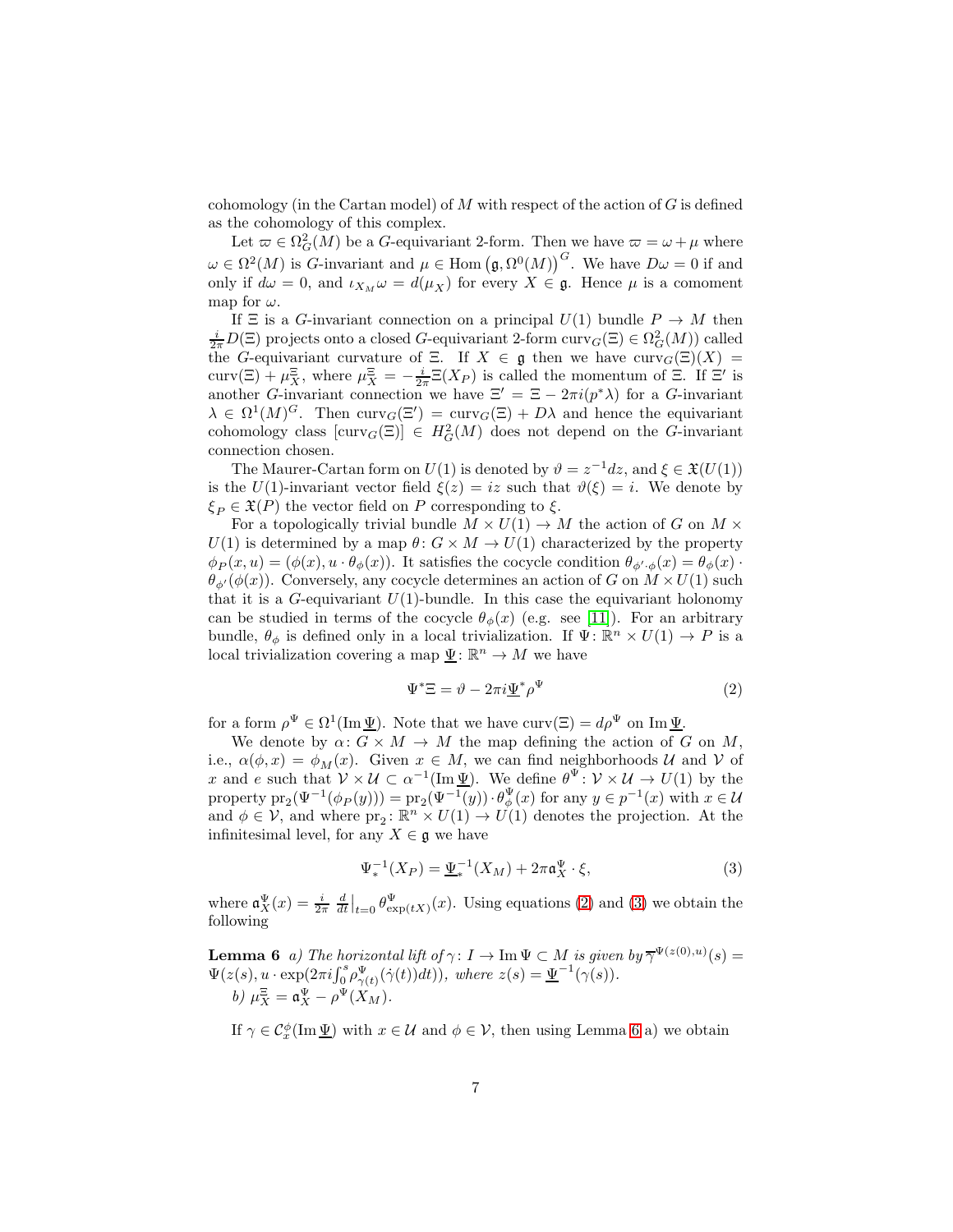<span id="page-7-0"></span>
$$
\mathrm{Hol}_{\phi}^{\Xi}(\gamma) = \theta_{\phi}^{\Psi}(x)^{-1} \cdot \exp\left(2\pi i \int_{\gamma} \rho^{\Psi}\right). \tag{4}
$$

By Proposition [1](#page-2-1) the curvature of the connection measures the infinitesimal holonomy. In a similar way the second term of the equivariant curvature, the momentum  $\mu^{\Xi}$ , measures the infinitesimal variation of the equivariant holonomy with respect to  $\phi \in G$ .

<span id="page-7-1"></span>**Proposition 7** Let  $\varphi$ :  $(t_0 - \varepsilon, t_0 + \varepsilon) \to G$  be a curve on G with  $\varphi_{t_0} = e$  and  $x \in M$ . If  $X = \varphi_{t_0} \in \mathfrak{g}$ , and  $\sigma_{x,t}(s) = (\varphi_{t_0+s(t-t_0)})_M(x)$ , then  $\sigma_{x,t} \in C_x^{\varphi_t}(M)$ and we have  $\frac{d}{dt}\Big|_{t=t_0}$  Hol $_{\varphi_t}^{\Xi}(\sigma_{x,t}) = 2\pi i \mu_X^{\Xi}(x)$ .

**Proof.** We chose a local trivialization  $\Psi$ :  $\mathbb{R}^n \times U(1) \to P$  and neighborhoods U and V of x and e such that  $V \times U \subset \alpha^{-1}(\text{Im }\underline{\Psi})$ . For t close to  $t_0$  we can use equation [\(4\)](#page-7-0) and we have

$$
\mathrm{Hol}^{\Xi}_{\varphi_t}(\sigma_{x,t}) = \theta_{\varphi_t}^{\Psi}(x)^{-1} \cdot \exp(2\pi i \int\limits_{\sigma_{x,t}} \rho^{\Psi}).
$$

Furthermore, we have

$$
\int_{\sigma_{x,t}} \rho^{\Psi} = \int_0^1 \rho^{\Psi}(\dot{\sigma}_{x,t}(s))ds = \int_0^1 \rho^{\Psi}((\dot{\varphi}_{t_0+s(t-t_0)})_M(x))(t-t_0)ds
$$

$$
= \int_{t_0+s(t-t_0)}^t \int_{t_0}^t \rho^{\Psi}((\dot{\varphi}_r(x))_M)dr.
$$

By taking the derivative and using equation [\(4\)](#page-7-0) we obtain

$$
\frac{d}{dt}\Big|_{t=t_0} \text{Hol}_{\varphi_t}^{\Xi}(\sigma_{x,t}) = \frac{d}{dt}\Big|_{t=t_0} \theta_{\varphi_t}^{\Psi}(x)^{-1} + \frac{d}{dt}\Big|_{t=t_0} \exp(2\pi i \int_{\sigma_{x,t}} \rho^{\Psi})
$$

$$
= 2\pi i \mathfrak{a}_X^{\Psi}(x) - 2\pi i \rho^{\Psi}(X_M(x)) = 2\pi i \mu_X^{\Xi}(x).
$$

<span id="page-7-2"></span>

**Proposition 8** For any  $X \in \mathfrak{g}$  and  $x \in M$  we define  $\tau_{x,X}(s) = \exp(sX)_{M}(x)$ . Then  $\tau_{x,X} \in C_x^{\exp(X)}(M)$  and we have  $\text{Hol}^{\Xi}_{\exp(X)}(\tau_{x,X}) = \exp(2\pi i \mu_X^{\Xi}(x)).$ 

**Proof.** We define  $\sigma_t(s) = \exp(stX)_{M} \cdot x$  and we have  $\sigma_t \in C_x^{\exp(tX)}(M)$ . By Proposition [7](#page-7-1) we have  $\frac{d}{dt}\Big|_{t=0}$   $\text{Hol}^{\Xi}_{\text{exp}(tX)}(\sigma_t) = 2\pi i \mu_X^{\Xi}(x)$ .

The curves  $\sigma_{t+s}$  and  $\sigma_t * (\exp(tX) \cdot \sigma_s)$  differ by a reparametrization, and by Proposition [5](#page-4-1) a) and b) we conclude that  $\text{Hol}^{\Xi}_{\text{exp}((t+s)X)}(\sigma_{t+s}) = \text{Hol}^{\Xi}_{\text{exp}(tX)}(\sigma_t)$ .  $\text{Hol}^{\Xi}_{\text{exp}(sX)}(\sigma_s)$ . By taking the derivative we obtain

$$
\frac{d}{dt} \text{Hol}_{\text{exp}(tX)}^{\Xi}(\sigma_t) = \frac{d}{ds}|_{s=0} \text{Hol}_{\text{exp}((t+s)X)}^{\Xi}(\sigma_{t+s})
$$
\n
$$
= \text{Hol}_{\text{exp}(tX)}^{\Xi}(\sigma_t) \cdot \frac{d}{ds}|_{s=0} \text{Hol}_{\text{exp}(sX)}^{\Xi}(\sigma_s)
$$
\n
$$
= 2\pi i \mu_X^{\Xi}(x) \cdot \text{Hol}_{\text{exp}(tX)}^{\Xi}(\sigma_t).
$$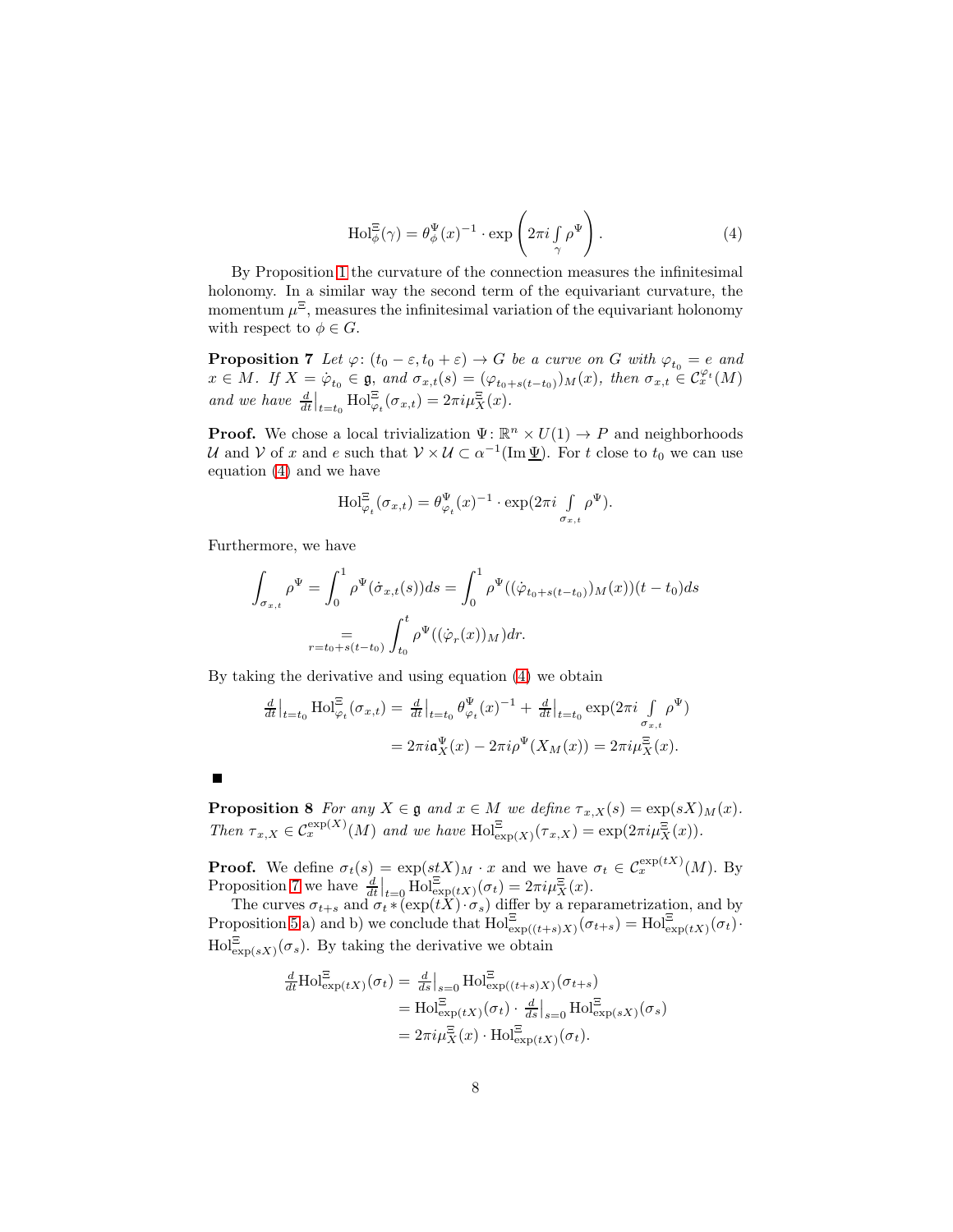The result follows by solving the differential equation and using that  $\tau_{x,X} = \sigma_1$ and that  $\text{Hol}^{\Xi}_{\exp(0 \cdot X)}(\sigma_0) = 1$ .

Example 1 (continuation): We consider again example 1. We recall that the symplectic form  $\mathrm{vol}_g \in \Omega^2(S^2)^{SO(3)}$  admits a canonical comoment map. For example it can be obtained by considering  $S<sup>2</sup>$  as a coadjoint orbit of  $SO(3)$  (e.g. see [\[1,](#page-14-8) §4.6.1]). The map  $\vec{v}$ :  $\mathfrak{so}(3) \longrightarrow \mathbb{R}^3$  that assigns to  $\sqrt{ }$  $0 \quad a \quad b$  $\setminus$ 

 $X =$  $\mathcal{L}$  $-a$  0  $c$  $-b$   $-c$  0  $\in$  50(3) the vector  $\vec{v}_X = (c, -b, a)$  determines a Lie

algebra isomorphism between  $(\mathfrak{so}(3),[,])$  and  $(\mathbb{R}^3,\times)$ . Note that  $X \in \mathfrak{so}(3)$  is an infinitesimal generator of rotations around the axis determined by  $\vec{v}_X$ . We define  $h: \mathfrak{so}(3) \to \Omega^0(S^2)$  by  $h_X(x) = \langle \vec{v}_X, x \rangle$  for  $x \in S^2$  and h is a comoment map for volg. Furthermore, the difference of two comoment maps for volg determines an element of  $H^1(\mathfrak{so}(3)) = 0$ , and hence the comoment map is unique. We conclude from this result that we have  $\mu^{\Xi} = \frac{1}{2\pi}h$  and  $\text{curv}_{SO(3)}^{\Xi} = \frac{1}{2\pi} \text{vol}_g + \frac{1}{2\pi}h$ .

Let  $X \in \mathfrak{so}(3)$  be the infinitesimal generator of rotations  $\phi_{\alpha}$  around the z-axis, i.e.,

<span id="page-8-0"></span>
$$
X = \left(\begin{array}{ccc} 0 & -1 & 0 \\ 1 & 0 & 0 \\ 0 & 0 & 0 \end{array}\right). \tag{5}
$$

By Proposition [8](#page-7-2) we have  $\text{Hol}_{\phi_\alpha}^{\Xi}(\tau_{x,\alpha X}) = \exp(i\alpha h_X(x))$ , a result that can be easily seen to coincide with the previous result using the formula for the area of a sector of the sphere.

#### 5 Equivariant holonomy and quotient

In this section we assume that the actions of  $G$  on  $P$  and  $M$  are free, and that  $P \stackrel{\bar{q}_G}{\rightarrow} P/G$  and  $M \stackrel{q_G}{\rightarrow} M/G$  are (left) principal G-bundles. This happens for example if the action is free and proper (e.g. see [\[1,](#page-14-8) page 264]). Then we have a well defined quotient bundle  $P/G \to M/G$ , and the diagram

$$
\begin{array}{ccc}\nP & \stackrel{\bar{q}_G}{\to} & P/G \\
\downarrow & & \downarrow \\
M & \stackrel{q_G}{\to} & M/G\n\end{array}
$$

Let  $\Xi$  be a G-invariant connection on  $P \to M$ . Then  $\Xi$  is  $\bar{q}_G$ -projectable onto a connection  $\Xi$  on  $P/G \to M/G$  if and only if it is G-basic, and this is equivalent to  $\mu^{\Xi} = 0$ . The next proposition shows that in this case the holonomy of the connection  $\Xi$  can be computed in terms of the G-equivariant holonomy of Ξ.

**Proposition 9** If  $\mu^{\Xi} = 0$  then  $\Xi$  projects onto a connection  $\underline{\Xi} \in \Omega^1(P/G, i\mathbb{R})$ . If  $\gamma \in C^{\phi}(M)$  then  $\gamma = q_G \circ \gamma$  is a loop on  $M/G$  and we have  $\text{Hol}^{\Xi}_{\phi}(\gamma) = \text{Hol}^{\Xi}(\gamma)$ .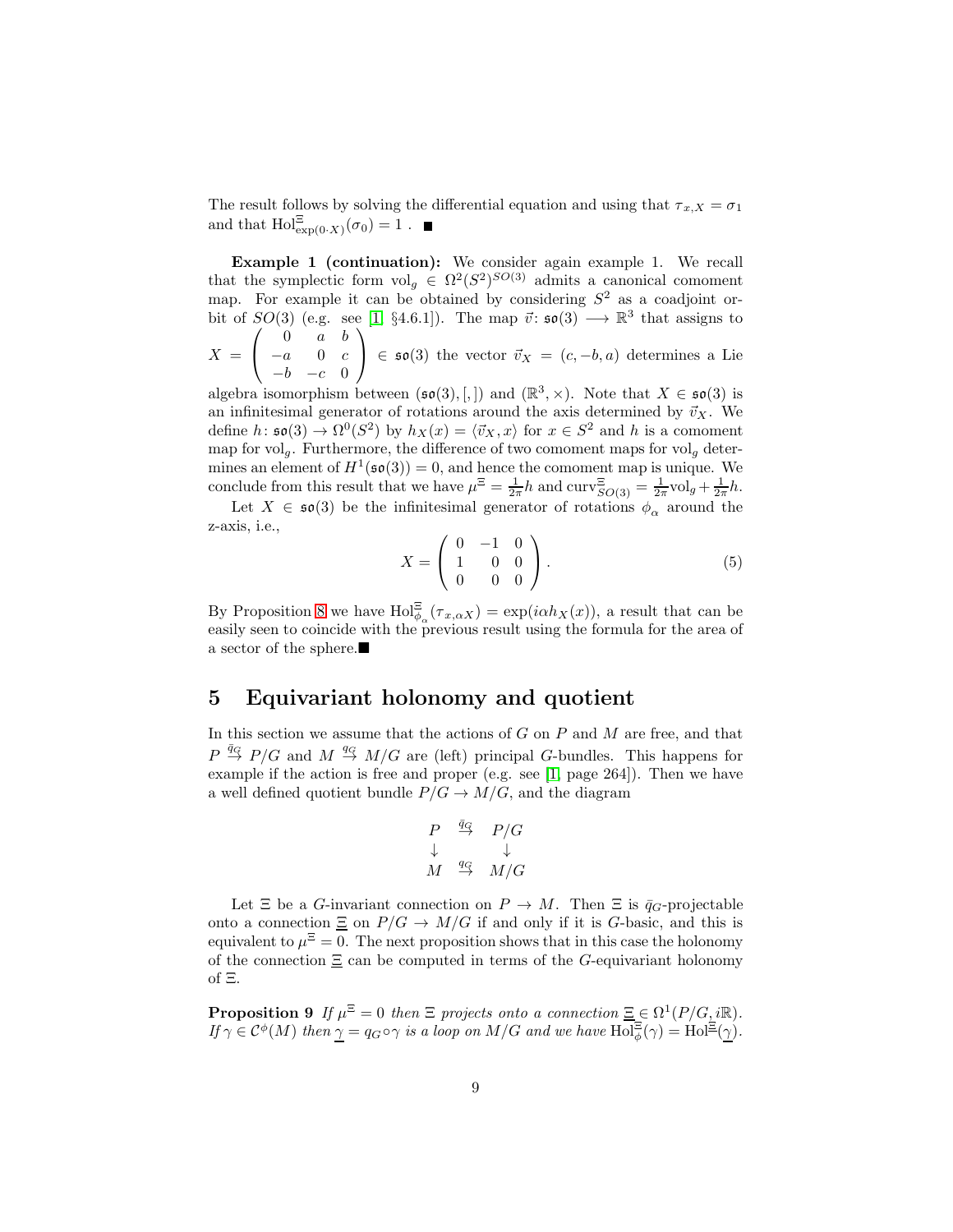**Proof.** It follows from the fact that for any  $y \in p^{-1}(\gamma(0))$  the curve  $\bar{q}_G(\overline{\gamma}^y)$  is a  $\Xi$ -horizontal lift of γ. ■

We note that the case commented in the Introduction of a proper action of a discrete group G, is a particular case of the preceding proposition.

In the case in which  $\mu^{\Xi} \neq 0$ , the connection  $\Xi$  is not projectable to the quotient bundle. However, it is possible to obtain a connection on the quotient using a connection  $\Theta$  on the bundle  $M \stackrel{q_G}{\rightarrow} M/G$ . In more detail, we have the following result (see [\[7\]](#page-14-9))

<span id="page-9-1"></span>**Proposition 10** If  $\Xi$  is a G-invariant connection on p:  $P \rightarrow M$  and  $\Theta$  a connection on the (left) G-principal bundle  $q_G \colon M \to M/G$ , then we define the iR-valued 1-form  $\Xi(\Theta)(\xi) = \Xi((\Theta(p_*\xi))_P)$ ,  $\xi \in TP$ . Then  $\Xi - \Xi(\Theta)$  is projectable to P/G and the projection is a connection form  $\Xi_{\Theta}$  on  $P/G \to M/G$ .

<span id="page-9-2"></span>The following result computes the holonomy of  $\Xi_{\Theta}$  in terms of the Gequivariant holonomy of  $\Xi$  and the holonomy of  $\Theta$ .

**Proposition 11** If  $\gamma$  is a loop on M/G and  $\hat{\gamma}$  is a Θ-horizontal lift of  $\gamma$ , then  $\hat{\gamma} \in C^{\text{Hol}^{\Theta, \hat{\gamma}(0)}(\gamma)}(M)$  and  $\text{Hol}^{\Xi_{\Theta}}(\gamma) = \text{Hol}^{\Xi}_{\text{Hol}^{\Theta, \hat{\gamma}(0)}(\gamma)}(\hat{\gamma}).$ 

**Proof.** By the definition of the holonomy of  $\Theta$  we have  $\hat{\gamma}(1) = \hat{\gamma}(0) \cdot \text{Hol}^{\Theta, \hat{\gamma}(0)}(\gamma)$ , and hence  $\hat{\gamma} \in C^{\text{Hol}^{\Theta, \hat{\gamma}(0)}(\gamma)}(M)$ . For any  $y \in p^{-1}(\hat{\gamma}(0))$  we have  $\hat{\gamma}^y(1) = \hat{\gamma}^y(0)$ .  $\text{Hol}^{\Xi}_{\text{Hol}^{\Theta,\hat{\gamma}(0)}(\gamma)}(\hat{\gamma}).$ 

The curve  $\bar{q}_G \circ \overline{\hat{\gamma}}^y$  is a  $\Xi_{\Theta}$ -horizontal lift of  $\gamma$  and  $\bar{q}_G \circ \overline{\hat{\gamma}}^y(1) = (\bar{q}_G \circ \overline{\hat{\gamma}}^y(0))$ .  $\text{Hol}_{\text{Hol}^{\Xi}\otimes \hat{\gamma}(0)}^{\Xi}(\hat{\gamma})$ . Hence  $\text{Hol}_{\Xi^{\Theta}}^{\Xi}(\gamma) = \text{Hol}_{\text{Hol}^{\Theta},\hat{\gamma}(0)}^{\Xi}(\hat{\gamma})$ .

## <span id="page-9-3"></span>6 G-Flat connections

A G-equivariant connection  $\Xi$  is G-flat if  $\text{curv}_G(\Xi) = 0$ , i.e., if  $\text{curv}(\Xi) = 0$ and  $\mu^{\Xi} = 0$ . As commented in Section [2,](#page-2-2) for flat connections the holonomy determines a homomorphism  $\pi_1(M) \to U(1)$ . For G-flat connections we have a similar result, but with the G-equivariant fundamental group in place of  $\pi_1(M)$ .

We define  $\mathcal{C}_x^G(M) = \bigcup_{\phi \in G} \mathcal{C}_x^{\phi}(M)$ . The G-equivariant fundamental group can be defined by  $\pi_{1,G}(M)_x = \mathcal{C}_x^G(M)/\sim_G \text{ where } (\phi,\gamma) \sim_G (\phi',\gamma')$  if there exist a curve  $\varphi: I \to G$ , and a continuous map  $h: I \times I \to \mathbb{R}$ ,  $(t, s) \mapsto h_t(s)$ such that  $h_t \in C_x^{\varphi_t}(M)$  for any  $t \in I$  and  $\varphi_0 = \phi$ ,  $\varphi_1 = \phi'$ ,  $h_0 = \gamma$ ,  $h_1 = \gamma'$ . We define the product in  $\pi_{1,G}(M)_x$  by  $[(\phi,\gamma)]^*[(\phi',\gamma')] = [(\phi \cdot \phi', \gamma * (\phi \cdot \gamma')]$ . As usual, the groups  $\pi_{1,G}(M)_x$  for different points x are isomorphic, and hence we suppress the point  $x$  in the notation.

<span id="page-9-0"></span>**Lemma 12** If  $\mu^{\Xi} = 0$  then for any curve  $\varphi: I \to G$  and  $x \in M$  we have  $\text{Hol}_{\phi}^{\Xi}(\gamma) = 1$ , where  $\phi = \varphi_1 \cdot \varphi_0^{-1}$  and  $\gamma(s) = (\varphi_s)_M(x)$ .

**Proof.** We define  $\gamma_t(s) = \gamma(st)$  and  $k(t) = \text{Hol}_{\varphi_t \cdot \varphi_0^{-1}}^{\Xi}(\gamma_t)$ . The result follows if we prove that  $\frac{dk}{dt} = 0$ . We fix  $t_0 \in I$  and we define  $\gamma_{t_0,t}(s) = \gamma(t_0 + s(t - t_0))$ .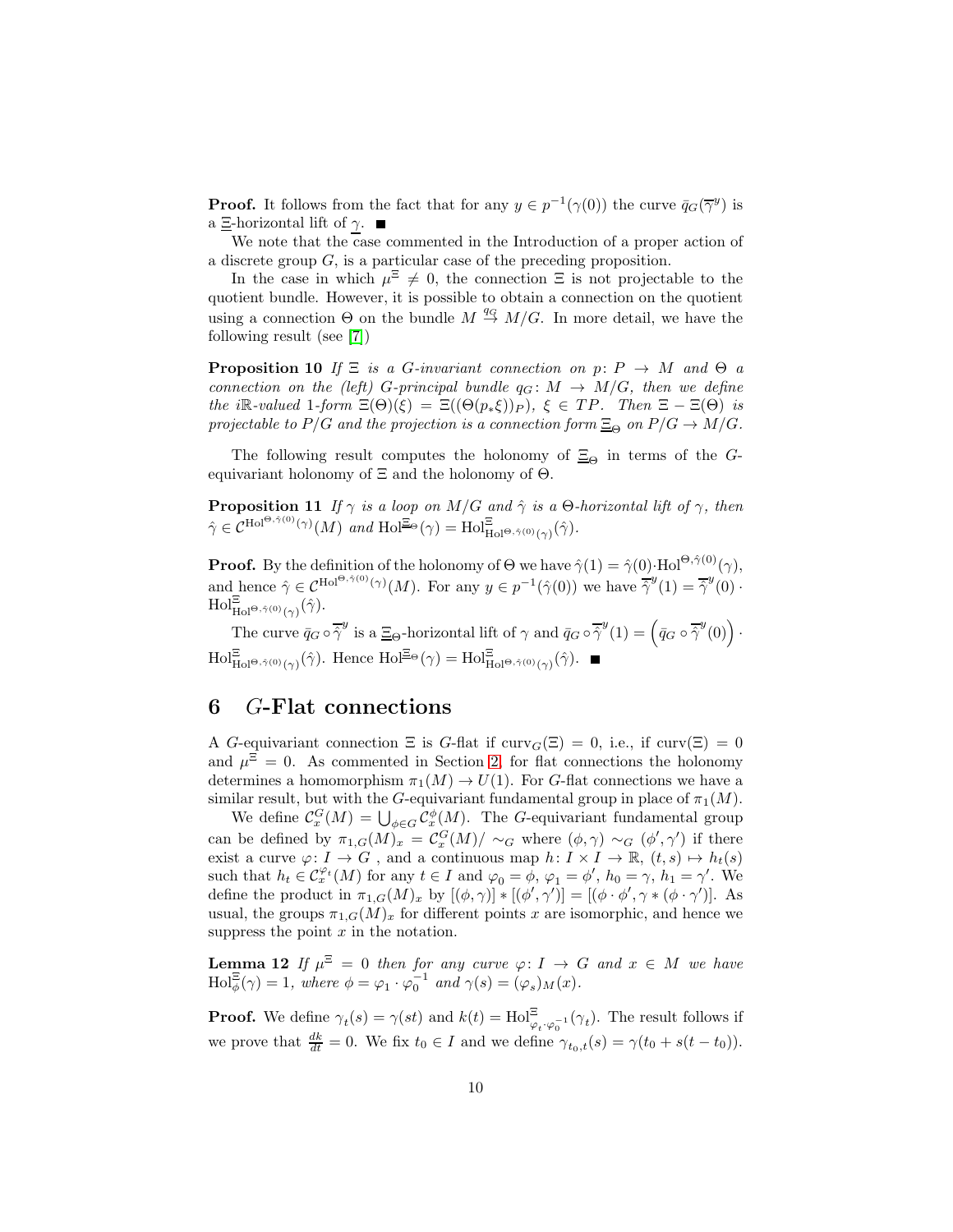The curves  $\gamma_t$  and  $\gamma_{t_0} * \gamma_{t_0,t}$  differ by a reparametrization and hence  $k(t) =$  $\text{Hol}^{\Xi}_{\varphi_t \cdot \varphi_0^{-1}}(\gamma_{t_0} * \gamma_{t_0,t}) = \text{Hol}^{\Xi}_{\varphi_{t_0} \cdot \varphi_0^{-1}}(\gamma_{t_0}) \cdot \text{Hol}^{\Xi}_{\varphi_t \cdot \varphi_{t_0}^{-1}}(\gamma_{t_0,t})$ . Furthermore we have  $\frac{dk}{dt}(t_0) = \frac{d}{dt}\Big|_{t=0} k(t_0+t) = \text{Hol}^{\Xi}_{\varphi_{t_0}\cdot\varphi_0^{-1}}(\gamma_{t_0}) \cdot \frac{d}{dt}\Big|_{t=t_0} \text{Hol}^{\Xi}_{\varphi_t\cdot\varphi_{t_0}^{-1}}(\gamma_{t_0,t}).$ Using Proposition [5](#page-4-1) a) we obtain  $\text{Hol}^{\Xi}_{\varphi_t \cdot \varphi_{t_0}^{-1}}(\gamma_{t_0,t}) = \text{Hol}^{\Xi}_{\varphi_{t_0}^{-1} \varphi_t}(\varphi_{t_0}^{-1} \cdot \gamma_{t_0,t}).$ 

<span id="page-10-1"></span>The result follows by applying Proposition [7](#page-7-1) to the curve  $\varphi_{t_0}^{-1} \cdot \varphi$ .

**Proposition 13** Let  $\Xi$  be a G-flat connection on  $P \to M$ . If  $(\phi, \gamma) \sim_G (\phi', \gamma')$ then  $\text{Hol}_{\phi}^{\Xi}(\gamma) = \text{Hol}_{\phi'}^{\Xi}(\gamma')$ . Hence the G-equivariant holonomy induces a group homomorphism  $\text{Hol}_G^{\Xi} : \pi_{1,G}(M) \to U(1)$ .

**Proof.** Let  $\varphi: I \to G$  and  $h: I \times I \to \mathbb{R}$ ,  $(t, s) \mapsto h_t(s)$  such that  $h_t \in C_x^{\varphi_t}(M)$ for any  $t \in I$  and  $\varphi_0 = \phi$ ,  $\varphi_1 = \phi'$ ,  $h_0 = \gamma$ ,  $h_1 = \gamma'$ . We define  $\sigma(s) =$  $(\varphi_s)$ <sub>M</sub> $(x)$  and we have  $\sigma \in C^{\phi', \phi^{-1}}(M)$  and  $\partial h = \gamma * \sigma * \overleftarrow{\gamma}'$ . As  $\Xi$  is flat we have  $\text{Hol}_{\epsilon}^{r,s}(\gamma * \sigma * \overleftarrow{\gamma'}) = \exp(2\pi i \int_{I \times I} h^* \text{curv}(\Xi)) = 1.$  But by Proposition [5](#page-4-1) we also have  $\text{Hol}_{e}^{\Xi}(\gamma * \sigma * \overleftarrow{\gamma}') = \text{Hol}_{\phi}^{\Xi}(\gamma) \cdot \text{Hol}_{\phi', \phi^{-1}}^{\Xi}(\sigma) \cdot \text{Hol}_{\phi'}^{\Xi}(\gamma')^{-1}$ . The result follows because  $\text{Hol}^{\Xi}_{\phi',\phi^{-1}}(\sigma) = 1$  by Lemma [12.](#page-9-0)

The projection  $(\phi, \gamma) \mapsto \phi$  induces an epimorphisms  $\pi_{1,G}(M) \longrightarrow \pi_0(G)$ . In a similar way, the inclusion map  $C_x(M) \to C_x^G(M)$  indices a homomorphism<sup>[2](#page-10-0)</sup>  $\pi_1(M) \to \pi_{1,G}(M)$ . It can be seen that we have an exact sequence

<span id="page-10-2"></span>
$$
\pi_1(M) \to \pi_{1,G}(M) \to \pi_0(G) \to 1. \tag{6}
$$

Remark 14 It is possible to give another interpretation of this result in terms of the Borel model of equivariant cohomology If  $EG \rightarrow BG$  is a universal bundle for G then we define the homotopy quotient  $M_G = (M \times EG)/G$ . Then  $pr_1^* \Xi$  is a G-flat connection on  $P \times EG \to M \times EG$  and it projects onto a flat connection  $\Xi_G$  on  $P_G \to M_G$ . As  $\Xi_G$  is flat, its holonomy defines a homomorphism  $\pi_1(M_G) \to U(1)$  that corresponds to the one defined in Proposition [13.](#page-10-1) It can be seen that we have isomorphisms  $\pi_{1,G}(M) \simeq \pi_{1,G}(M \times EG) \simeq \pi_1(M_G)$ . Furthermore, the homotopy exact sequence induces the following exact sequence  $\pi_1(G) \to \pi_1(M) \to \pi_1(M_G) \to \pi_0(G) \to 1$ . We prefer to work with  $\pi_{1,G}(M)$ in place of  $\pi_1(M_G)$  because it is defined in terms of curves on M and G, and hence it can be related directly with the equivariant holonomy.

# 7 Classification of equivariant  $U(1)$ -bundles by their equivariant holonomy

In this section we obtain the equivariant versions of the results of Section [2.](#page-2-2) If  $p: P \to M$ ,  $p': P' \to M$  are two G-equivariant  $U(1)$ -bundles then we write that  $P \simeq_G P'$  if there exists a G-equivariant  $U(1)$ -bundle isomorphism  $\Phi: P' \to P$ 

<span id="page-10-0"></span><sup>&</sup>lt;sup>2</sup>We recall that it is equivalent to define the fundamental group  $\pi_1(M)$  by using continous or differentiable curves (e.g. see [\[4,](#page-14-10) 17.8.1]).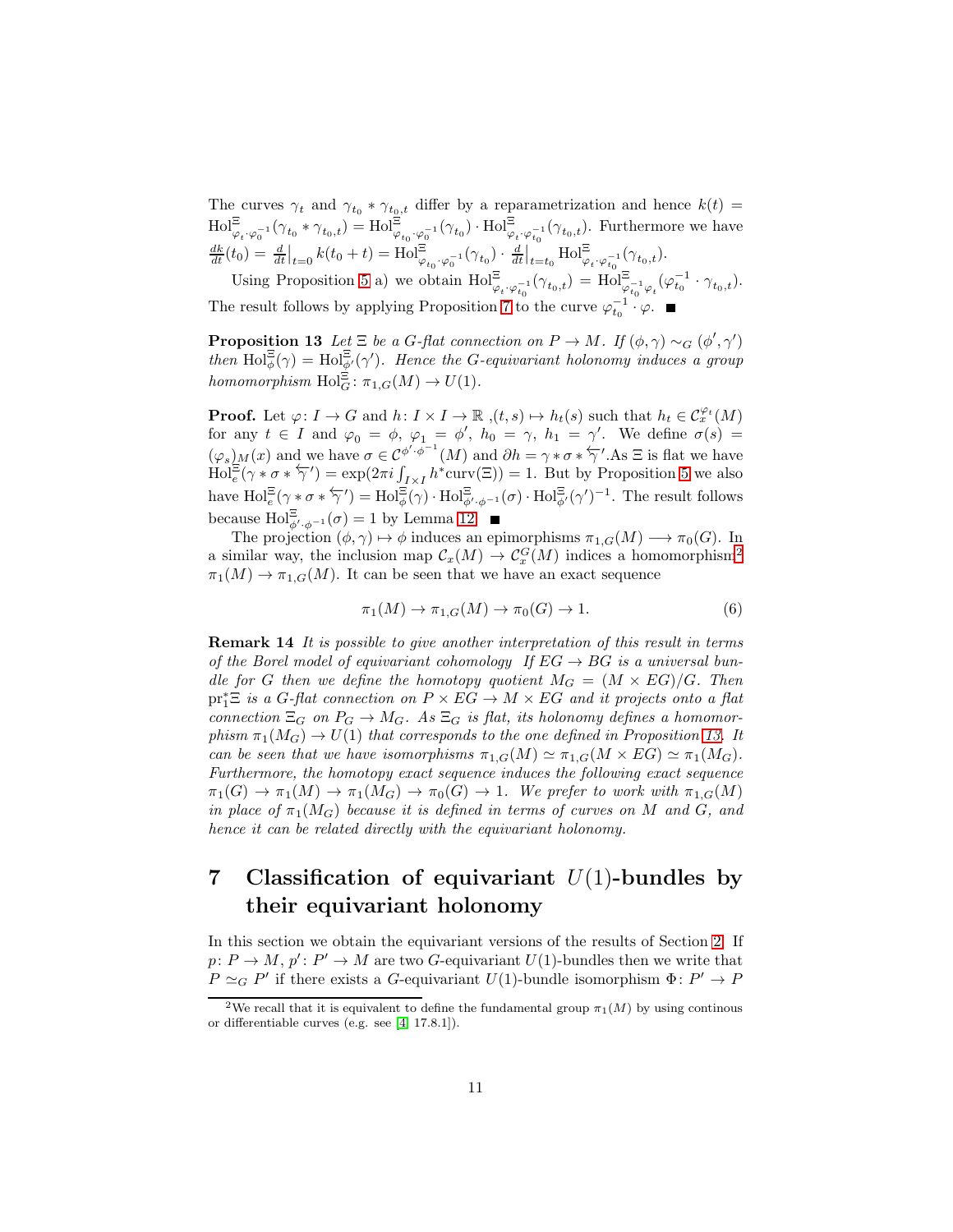covering the identity map of M. We say that P is a trivial G-equivariant  $U(1)$ bundle if  $P \simeq_G M \times U(1)$  for an action of G on M and where G acts trivially on  $U(1)$ . A G-equivariant  $U(1)$ -bundle with connection is a pair  $(P, \Xi)$ , where  $p: P \to M$  is a G-equivariant  $U(1)$ -bundle and  $\Xi$  is a G-invariant connection on P. We write that  $(P, \Xi) \simeq_G (P, \Xi)$  if there exists a G-equivariant  $U(1)$ -bundle isomorphism  $\Phi: P' \to P$  covering the identity map of M such that  $\Phi^* \Xi = \Xi'$ .

<span id="page-11-1"></span>**Theorem 15** If  $(P, \Xi)$  and  $(P', \Xi')$  are G-equivariant  $U(1)$ -bundles with connection over M, then  $(P, \Xi) \simeq_G (P', \Xi')$  if and only if  $\text{Hol}_{\phi}^{\Xi}(\gamma) = \text{Hol}_{\phi}^{\Xi'}$  $\frac{\Xi}{\phi}\left(\gamma\right)$  for any  $\phi \in G$ , and  $\gamma \in C^{\phi}(M)$ .

Proof. That equivalent bundles have the same equivariant holonomy follows from Proposition [5](#page-4-1) f). We prove the converse. If  $\text{Hol}_{\phi}^{\Xi}(\gamma) = \text{Hol}_{\phi}^{\Xi'}$  $\frac{1}{\phi}$   $(\gamma)$  for any  $\phi \in G$ , and  $\gamma \in C^{\phi}(M)$ , in particular we have  $\text{Hol}^{\Xi}(\gamma) = \text{Hol}^{\Xi'}(\gamma)$  for any  $\gamma \in \mathcal{C}^e(M) = \mathcal{C}(M)$  and by Theorem [3](#page-3-1) there exists a a  $U(1)$ -bundle isomorphism  $\Phi: P \to P'$  covering the identity map of M such that  $\overline{\Phi}^*(\Xi') = \Xi$ . We prove that  $\Phi$  is *G*-equivariant. If  $\overline{\gamma}^y$  is the  $\Xi$ -horizontal lift of  $\gamma \in C^{\phi}(M)$  starting at y, then  $\Phi \circ \overline{\gamma}$  coincides with the  $\Xi'$ -horizontal lift  $\overline{\gamma}'^{\Phi(y)}$  of  $\gamma$ . By applying equation [\(1\)](#page-4-0) we obtain

$$
\Phi(\phi_P(y)) = \Phi(\overline{\gamma}^y(1) \cdot \text{Hol}_{\phi}^{\Xi}(\gamma)^{-1}) = \Phi(\overline{\gamma}^y(1)) \cdot \text{Hol}_{\phi}^{\Xi}(\gamma)^{-1}
$$

$$
= \overline{\gamma}'^{\Phi(y)}(1) \cdot \text{Hol}_{\phi}^{\Xi'}(\gamma)^{-1} = \phi_{P'}(\Phi(y)).
$$

**Proposition 16** If  $\Xi$  and  $\Xi'$  are G-equivariant connections on  $P \to M$ , then we have  $\Xi' = \Xi - 2\pi i (p^*\rho)$  for a G-invariant form  $\rho \in \Omega^1(M)$  and  $\text{Hol}^{\Xi'}_{\phi}$  $\frac{1}{\phi }\left( \gamma \right) =% \frac{1}{\left( \frac{\gamma }{\zeta }\right) ^{2}}$  $\text{Hol}_{\phi}^{\Xi}(\gamma) \cdot \exp(2\pi i \int_{\gamma} \rho).$ 

**Proof.** It follows from the fact that if  $\overline{\gamma}$  is a  $\Xi$ -horizontal lift of  $\gamma$ , then  $\overline{\gamma}'(s)$  =  $\overline{\gamma}(s) \cdot \exp(2\pi i \int_0^s \rho_{\gamma(s)}(\dot{\gamma}(s))ds)$  is a  $\Xi'$ -horizontal lift of  $\gamma$ .

<span id="page-11-2"></span>The following result generalizes to arbitrary  $U(1)$ -bundles the result used in [\[11\]](#page-14-3) to study anomaly cancellation

**Theorem 17** Let  $(P, \Xi)$  be a G-equivariant  $U(1)$ -bundle with connection over M. Then  $P \to M$  is a trivial G-equivariant  $U(1)$ -bundle if and only if there exists a G-invariant 1-form  $\beta \in \Omega^1(M)^G$  such that  $\text{Hol}_{\phi}^{\Xi}(\gamma) = \int_{\gamma} \beta$  for any  $\phi \in G$  and  $\gamma \in C^{\phi}(M)$ .

**Proof.** If  $P \to M$  is a trivial G-equivariant  $U(1)$ -bundle, we can choose a global trivialization  $\Psi: M \times U(1) \longrightarrow P$  with  $\theta_{\phi}^{\Psi}(x) = 1$  and hence  $\text{Hol}_{\phi}^{\Xi}(\gamma) =$  $\exp(2\pi i \int_{\gamma} \rho^{\Psi})$  and we can take  $\beta = \rho^{\Psi}$ .

Conversely, if  $\text{Hol}_{\phi}^{\Xi}(\gamma) = \exp(2\pi i \int_{\gamma} \beta)$ , then we can define a new G-invariant connection  $\Xi' = \Xi + 2\pi i \beta$  and by Proposition [16](#page-11-0) we have  $\text{Hol}^{\Xi'}_{\phi}$  $\mathbb{E}^{\prime}(\gamma)=1=\text{Hol}_{\phi}^{\vartheta}(\gamma)$ for any  $\phi \in G$  and  $\gamma \in C^{\phi}(M)$ , and by Theorem [15](#page-11-1) we have  $(P, \Xi') \simeq_G (M \times$  $U(1), \vartheta$ ). In particular  $P \simeq_G M \times U(1)$ . ■

<span id="page-11-0"></span> $\begin{array}{c} \hline \end{array}$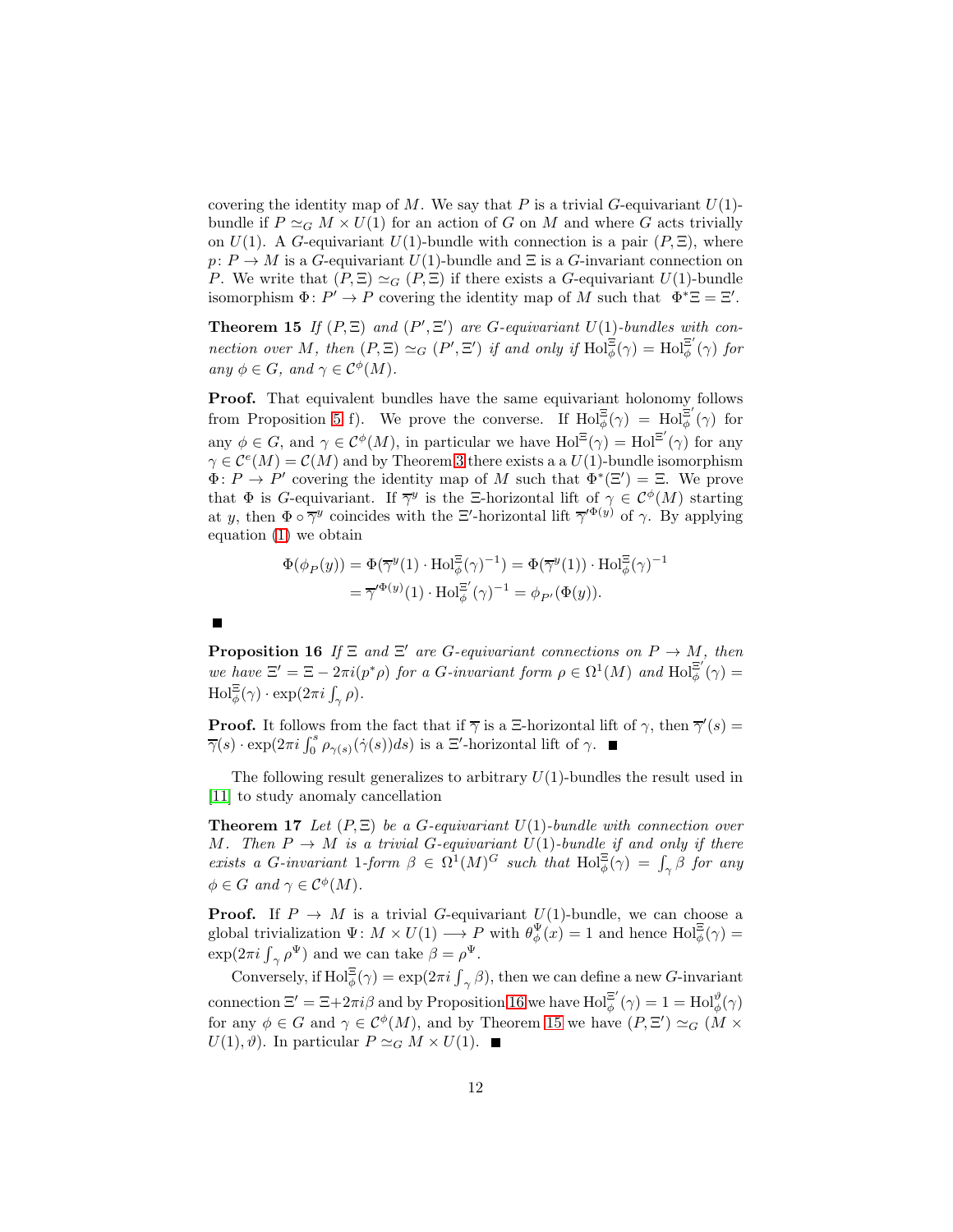# 8 Equivariant prequantization and equivariant holonomy

A D-closed equivariant 2-form  $\varpi = \omega + \mu \in \Omega^2_G(M)$  is G-equivariant prequantizable if there exist a G-equivariant  $U(1)$ -bundle with connection  $(P, \Xi)$ such that  $curv_G(\Xi) = \varpi$ . By Weil-Kostant theorem (e.g. see [\[17\]](#page-15-2)) a necessary condition is that  $\omega$  should be integral, but it is known that there could be additional obstructions (e.g. see [\[20\]](#page-15-4)). Necessary conditions for equivariant prequantizability follow from Proposition [8.](#page-7-2) If  $(P, \Xi)$  is a G-equivariant prequantization of  $\varpi$  and  $X \in \mathfrak{g}$  satisfies  $\exp(X) = e$ , then by Proposition [8](#page-7-2) we have  $\exp(2\pi i \mu_X^{\Xi}(x)) = \text{Hol}^{\Xi}(\tau_{x,X})$  for any  $x \in M$ , where  $\tau_{x,X}(t) = \exp(tX)M(x)$  is the curve defined in Proposition [8.](#page-7-2) If this condition is not satisfied, then  $\varpi$  is not G-equivariant prequantizable. We apply this condition to Example 1.

**Example 1 (continuation):** We consider again the case of  $S^2 \subset \mathbb{R}^3$  and the action of  $G = SO(3)$ . We have seen that  $\omega = \frac{1}{2\pi} \text{vol}_g + \frac{1}{2\pi} h \in \Omega^2_{SO(3)}(S^2)$ is  $SO(3)$ -equivariant prequantizable. The form  $\frac{1}{4\pi}$ vol<sub>g</sub> is integral, and hence it is prequantizable. However, we have the following result

**Proposition 18** The form  $\varpi' = \frac{1}{4\pi} \text{vol}_g + \frac{1}{4\pi} h \in \Omega^2_{SO(3)}(S^2)$  is not  $SO(3)$ equivariant prequantizable.

**Proof.** We consider the point  $x = (0, 0, 1)$ , and the vector  $Y = -2\pi X \in \mathfrak{so}(3)$ , where  $X$  is the infinitesimal generator of rotations around the z-axis of equation [\(5\)](#page-8-0). If  $\omega' = \omega' + \mu'$ , we have  $\exp(Y) = e$ ,  $\mu'_Y(x) = \frac{1}{4\pi} h_Y(x) = \frac{1}{2}$  and the curve  $\tau_{x,Y}$  is a constant curve with value x. Hence if  $(P, \Xi)$  is any  $U(1)$ -bundle with connection such that  $curv(\Xi) = \omega'$  we have  $1 = Hol^{\Xi}(\tau_{x,Y}) \neq exp(2\pi i \mu'_{Y}(x)) =$  $\exp(\pi i) = -1$ .

### <span id="page-12-0"></span>9 Anomalies and equivariant holonomy

In this section we study the application of the results of the present paper to the study of anomalies in quantum field theory. As commented in the Introduction this was our original motivation to study equivariant holonomy. Let  $\mathcal{M}_M$  be the space of Riemannian metrics on M and  $\mathcal{D}_M$  the group of orientation preserving diffeomorphisms. Anomalies appear when a classical symmetry of a theory is broken at the quantum level. This happens for example in theories with chiral Dirac operators, where the path integral  $Z \in \Omega^0(\mathcal{M}_M)$  (defined as a regularized determinant) fails to be  $\mathcal{D}_M$ -invariant. In this case, for  $g \in \mathcal{M}_M$  and  $\phi \in \mathcal{D}_M$ we have  $Z(\phi(g)) = Z(g) \cdot \theta(\phi, g)$ , where  $\theta \colon \mathcal{D}_M \times \mathcal{M}_M \to U(1)$  satisfies the cocycle condition. Hence  $\theta$  defines a  $\mathcal{D}_M$ -equivariant  $U(1)$ -bundle  $P \to \mathcal{M}_M$ . This bundle is called the anomaly bundle and admits a  $\mathcal{D}_M$ -invariant connection  $\Xi$  (e.g. see [\[13\]](#page-14-11)). If the gravitational anomaly cancels, the anomaly bundle admits a  $\mathcal{D}_M$ -invariant section (e.g. see [\[11\]](#page-14-3)) and  $P \to \mathcal{M}_M$  is a trivial  $\mathcal{D}_M$ equivariant  $U(1)$ -bundle. A topological obstruction for anomaly cancellation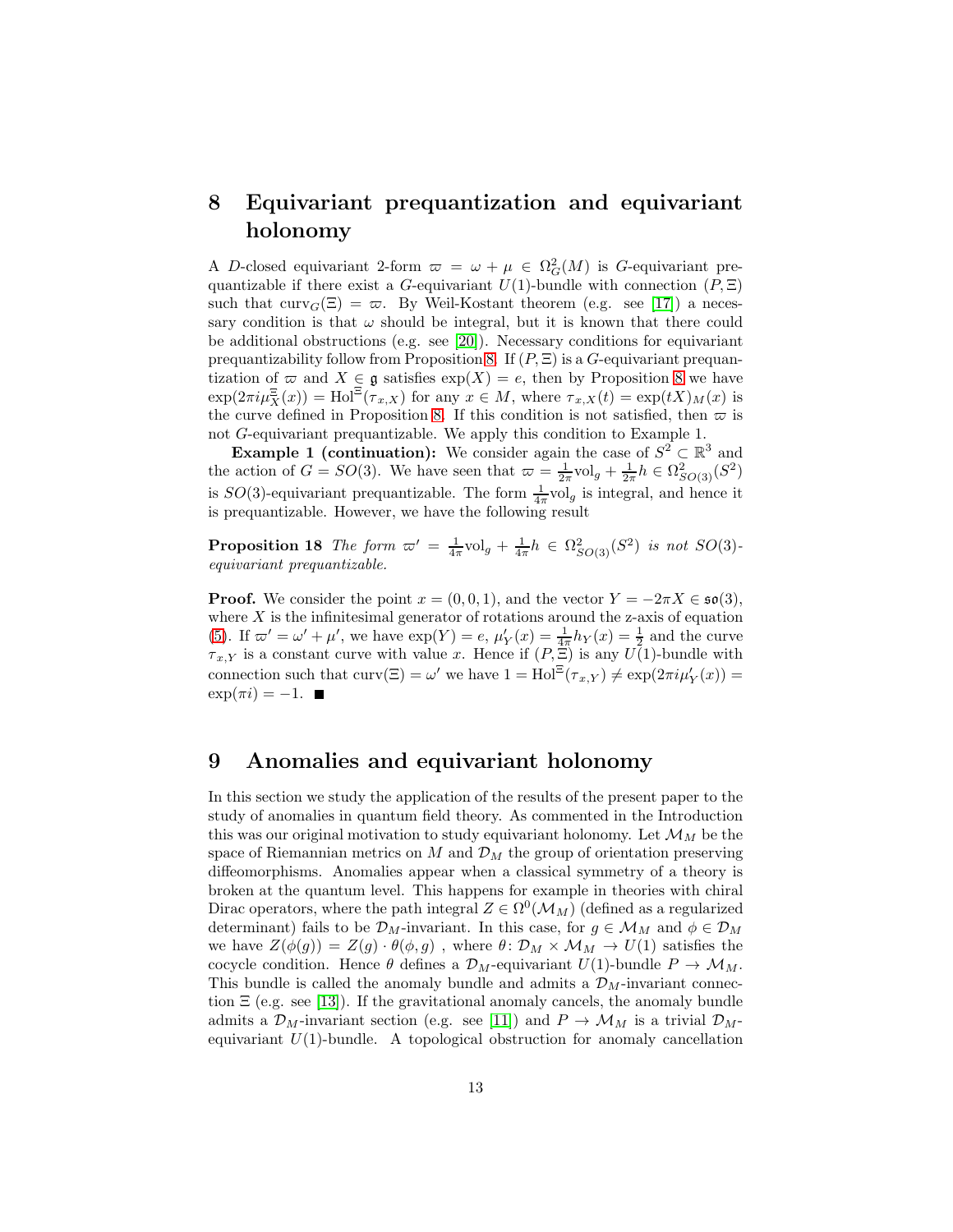can be obtained by considering the quotient bundle<sup>[3](#page-13-0)</sup>  $P/D_M \rightarrow M_M/D_M$ . If this quotient bundle is non-trivial, then the anomaly cannot be cancelled. Hence the Chern class of  $P/D_M$  represents an obstruction for anomaly cancellation. This allows us to interpret the gravitational anomaly as a cohomology class on  $\mathcal{M}_{M}/\mathcal{D}_{M}$ . Furthermore, the principal  $\mathcal{D}_{M}$ -bundle  $\mathcal{M}_{M} \rightarrow \mathcal{M}_{M}/\mathcal{D}_{M}$  admits a natural connection Θ. By Proposition [10](#page-9-1) the connections Ξ and Θ determine a connection  $\Xi_{\Theta}$  on  $P/\mathcal{D}_M \to \mathcal{M}_M/\mathcal{D}_M$ . The curvature of  $\Xi_{\Theta}$  can be computed using the Atiyah-Singer theorem. Moreover, in [\[21\]](#page-15-5) Witten introduces a formula that measures the variation of the path integral Z along a curve  $\gamma: I \to \mathcal{M}_M$ such that  $\gamma(1) = \phi(\gamma(0))$ , i.e., he defines a map  $w: C^{\phi}(\mathcal{M}_M) \to U(1)$ . Later Witten's formula was interpreted (e.g. see [\[13\]](#page-14-11)) as a computation of the holonomy of the connection  $\Xi_{\Theta}$ . By Proposition [11](#page-9-2) w can also be considered as a computation of the  $\mathcal{D}_M$ -equivariant holonomy  $\Xi$ , and this result is applied in [\[12\]](#page-14-12). Furthermore, Theorem [17](#page-11-2) provides necessary and sufficient conditions for anomaly cancellation.

If the equivariant curvature of  $\Xi$  vanishes (this happens for example if  $\dim M \neq 2 \mod 4$ , then  $\Xi$  is a  $\mathcal{D}_M$ -flat connection and by the results of Section [6](#page-9-3) the equivariant holonomy of  $\Xi$  defines a homomorphism  $w: \pi_{1,G}(\mathcal{M}_M) \to U(1)$ . As  $\mathcal{M}_M$  is simply connected we conclude from the exact sequence [\(6\)](#page-10-2) that  $\pi_{1,G}(\mathcal{M}_M) \simeq \pi_0(\mathcal{D}_M)$  is the mapping class group of M. Hence we obtain a homomorphism  $w: \pi_0(\mathcal{D}_M) \to U(1)$ , that in quantum field theory is called a global gravitational anomaly.

The preceding geometrical interpretation of anomalies is insufficient from the physical point of view due to the problem of locality (e.g. see [\[2\]](#page-14-13), [\[11\]](#page-14-3)). In quantum field theory, the gravitational anomalies can be cancelled only using local terms, i.e. terms obtained by integration over M of forms depending on the metric and its derivatives. Geometrically this implies that to cancel gravitational anomalies the existence of an especial type of  $\mathcal{D}_M$ -equivariant section of the anomaly bundle  $P \to M_M$  is necessary (see [\[11\]](#page-14-3)). The principal problem in the study of locality in anomaly cancellation is that the connection  $\Theta$  contains non-local terms and hence it is difficult to deal with the locality problem using the quotient bundle  $P/\mathcal{D}_M \to \mathcal{M}_M/\mathcal{D}_M$  and the connection  $\Xi_{\Theta}$ . However, the  $\mathcal{D}_M$ -equivariant curvature and holonomy of  $\Xi$  have local expressions (see [\[9\]](#page-14-14), [\[11\]](#page-14-3), [\[12\]](#page-14-12)), and Theorem [17](#page-11-2) can be extended to characterize gravitational anomaly cancellation in a way compatible with locality (see [\[12,](#page-14-12) Proposition 20]).

Finally we note that in the case of gravitational anomalies the space of fields  $\mathcal{M}_M$  is contractible and in this case the study of equivariant holonomy can be simplified (e.g. see [\[11\]](#page-14-3)). However, if we consider other theories (for example sigma models or string theory), the space of fields can be not contractible. In those cases, the study of anomaly cancellation requires the equivariant holonomy of connections on arbitrary bundles that we consider in this paper.

<span id="page-13-0"></span><sup>&</sup>lt;sup>3</sup>In order to have a well defined quotient manifold it is necesary to restrict the group  $\mathcal{D}_M$ to a subgroup acting freely on  $\mathcal{M}_M$ , but we omit this point here. Furthermore, one of the advantages of working with equivariant holonomy is that this restriction is unnecessary.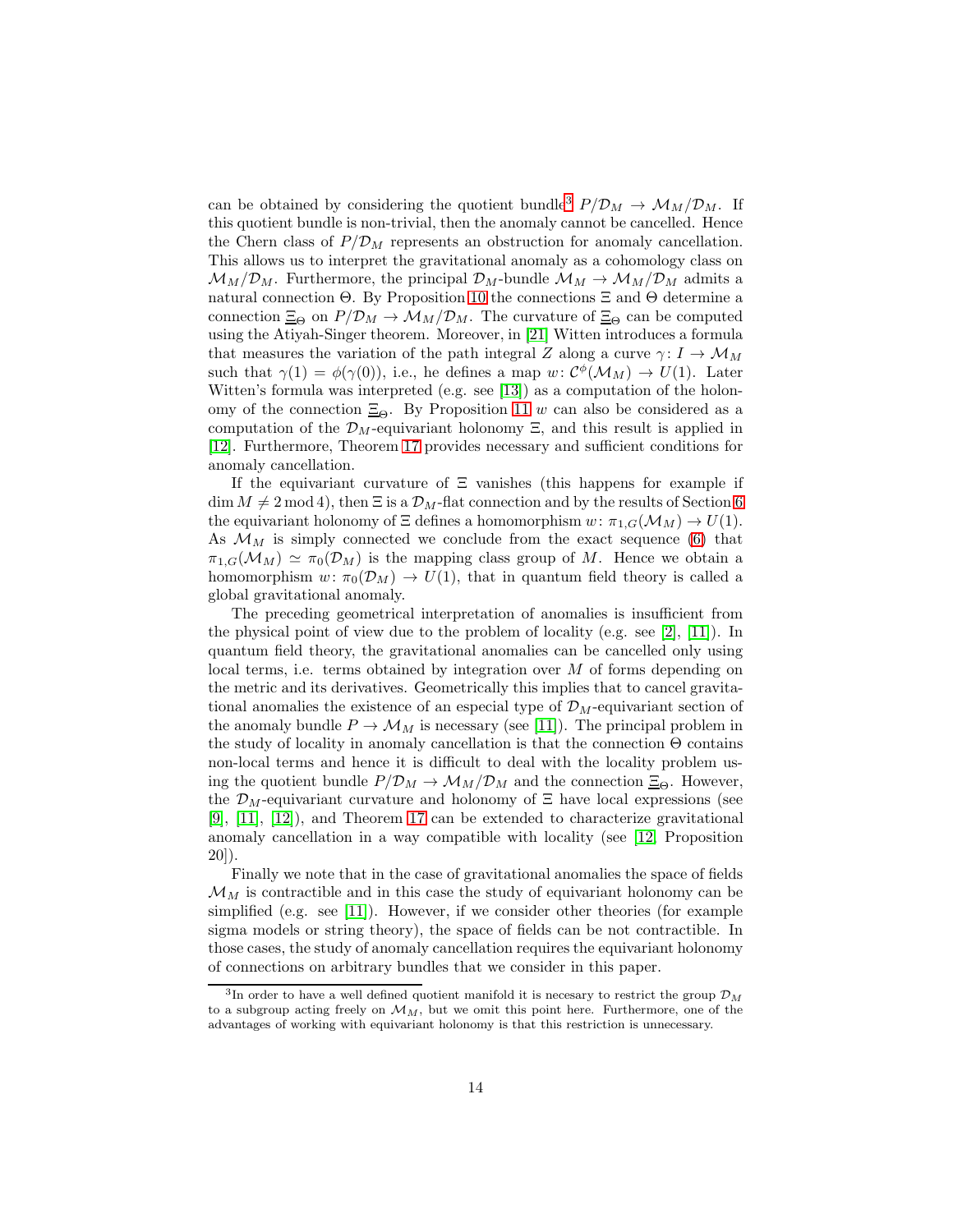### <span id="page-14-8"></span>References

- <span id="page-14-13"></span>[1] R. Abraham and J. E. Marsden, Foundations of Mechanics, Second edition, Addison-Wesley, Redwood City, Ca., 1987.
- <span id="page-14-4"></span>[2] O. Alvarez, I. Singer, B. Zumino,  $Gravitational Anomalies$  and the Family's Index Theorem, Commun. Math. Phys. 96 (1984) 409–417.
- <span id="page-14-10"></span>[3] D. Berwick-Evans, F. Han, The equivariant Chern character as super holonomy on loop stacks, [arXiv:1610.02362.](http://arxiv.org/abs/1610.02362)
- [4] R. Bott, L. Tu, Equivariant characteristic classes in the Cartan model, Geometry, analysis and applications (Varanasi, 2000), 3–20, World Sci. Publishing, River Edge, NJ, 2001.
- <span id="page-14-7"></span>[5] J.L. Brylinski, Loop Spaces, Characteristic Classes and Geometric Quantization, Progress in Math. vol 107 Birkhäuser-Boston (1993).
- <span id="page-14-1"></span>[6] N. Berline, M. Vergne, Z´eros d'un champ de vecteurs et classes char $actéristiques$  équivariantes, Duke Math. J. 50 (1983) 539–549.
- <span id="page-14-9"></span>[7] M. Castrillón López, R. Ferreiro Pérez, Differential characters and cohomology of the moduli of flat connections, Lett. Math. Phys 109 (2019) 11–31.
- <span id="page-14-5"></span>[8] J. Cheeger and J. Simons, Differential characters and geometric invariants, in Geometry and Topology, Proc. Spec. Year, College Park/Md. 1983/84, Lecture Notes in Math. 1167, Springer–Verlag, Berlin–Heidelberg–New York, 1985.
- <span id="page-14-14"></span>[9] R. Ferreiro Pérez, Local anomalies and local equivariant cohomology, Comm. Math. Phys. 286 (2009) 445–458.
- <span id="page-14-6"></span>[10] —, Equivariant prequantization bundles on the space of connections and characteristic classes, Ann. Mat. Pura Appl. 197 (2018) 1749–1770.
- <span id="page-14-3"></span> $[11]$  —, On the geometrical interpretation of locality in anomaly cancellation, J. Geom. Phys. 133 (2018) 102–112.
- <span id="page-14-12"></span><span id="page-14-11"></span>[12] —, Locality and universality in gravitational anomaly cancellation, preprint [arXiv:1805.12068.](http://arxiv.org/abs/1805.12068)
- [13] D.S. Freed, Determinants, torsion, and strings, Comm. Math. Phys. 107 (1986), no. 3, 483–513.
- <span id="page-14-2"></span>[14] K. Gomi. Equivariant smooth Deligne cohomology, Osaka J. Math 42 (2005), 309–337.
- <span id="page-14-0"></span>[15] V. Guillemin, S. Sternberg, Supersymmetry and Equivariant de Rham Theory, Springer-Verlag, Berlin Heidelberg, 1999.